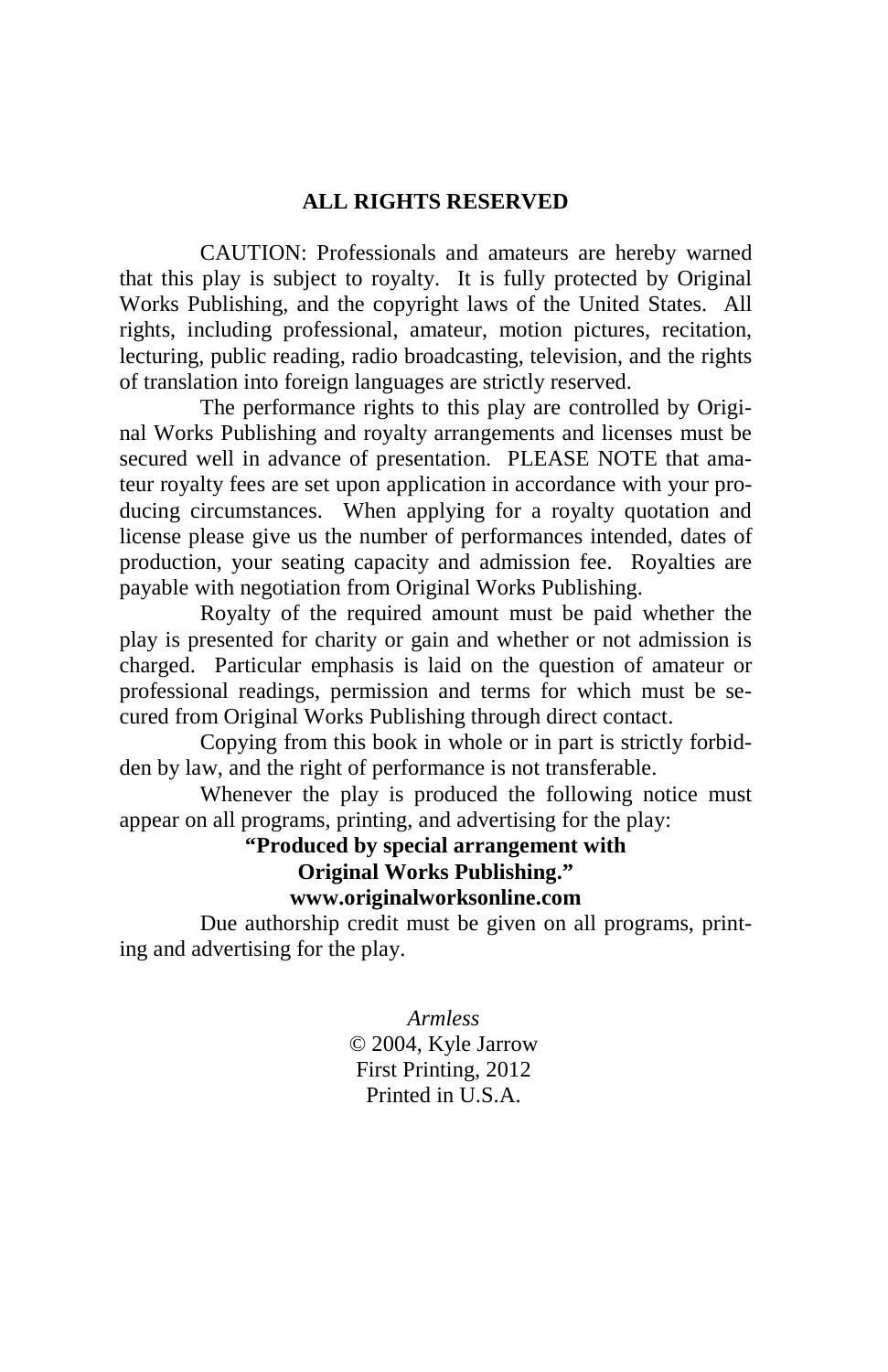# *More Great Plays Available From Original Works Publishing*

# **Canned Peaches in Syrup by Alex Jones**

5 Males, 3 Females

**Synopsis**: The timely post-apocalyptic comedy *Canned Peaches In Syrup* is set in a seemingly absurd and inconvenient future where global warming has reduced the planet to a desert wasteland, peopled by dwindling tribes of vegetarians and cannibals. Ma, Pa and Julie wander the blighted landscape in search of vegetable sustenance; but when the malicious prophet, Blind Bastard shows up and discovers they are the guardians of the very last can of fruit known to mankind, his greed sends cannibal Rog into their camp, triggering a Romeo and Juliet journey that spirals dangerously into passion, mayhem and destruction beneath the fractured sky of a doomed world.

# **You May Go Now by Bekah Brunstetter**

2 Males, 2 Females

**Synopsis**: Dottie has trained young Betty to be the perfect 1950s housewife; to cook the perfect pot roast, to bake a gorgeous seven-layer cake, to remove any stain. And tonight, Betty's 18th birthday, it is time for Betty to go out into the world. Only Dottie has failed to mention that the year is 2007, that the world is a vast and complex place, and that there is a reason she cannot abide being called 'Mother'. Ghosts from the past haunt the women and shatter their idyllic, if odd, existence. When a mysterious traveler is stranded at their home, he brings a revelation that forces Betty to choose between the love of her 'mother' and her freedom and sanity. *YOU MAY GO NOW*is an adult fairy tale about a 'mother' and 'daughter' whose love is as real as it is destructive.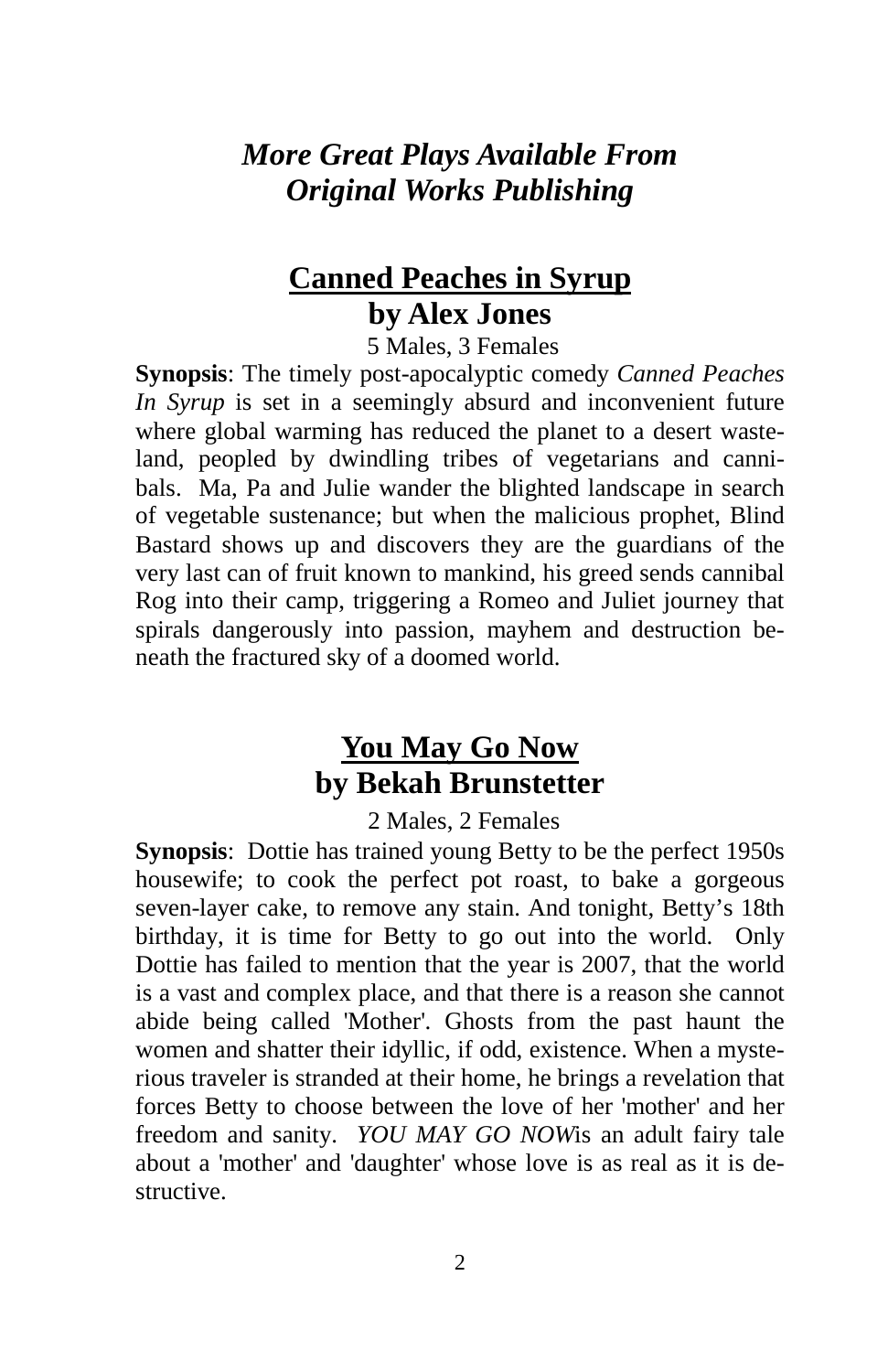# **ARMLESS**

a play by Kyle Jarrow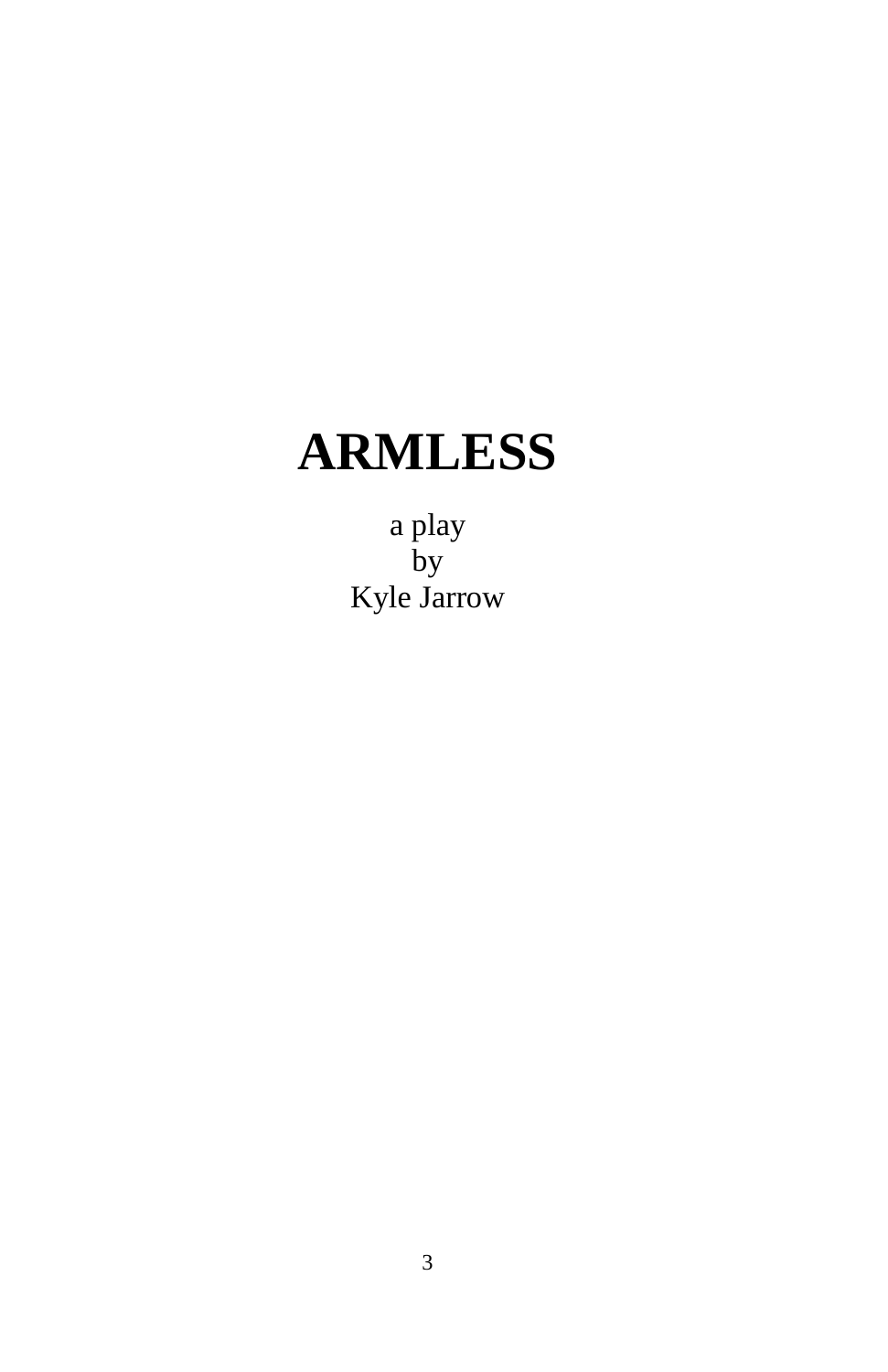## ORIGINALLY PRODUCED AT THE NEW YORK INTERNATIONAL FRINGE FESTIVAL 2004

Directed by Ian Tresselt Produced by Rebecca Habel & Reed Ridgley

John… Sam Turich Anna… Colleen Quinlan Doctor… Robert Carr Receptionist… Gabrielle Reznek

ARMLESS is now a motion picture directed by Habib Azar, available on DVD. More info at www.armlessthemovie.com

## **Read more about Kyle Jarrow and his other plays at www.landoftrust.com**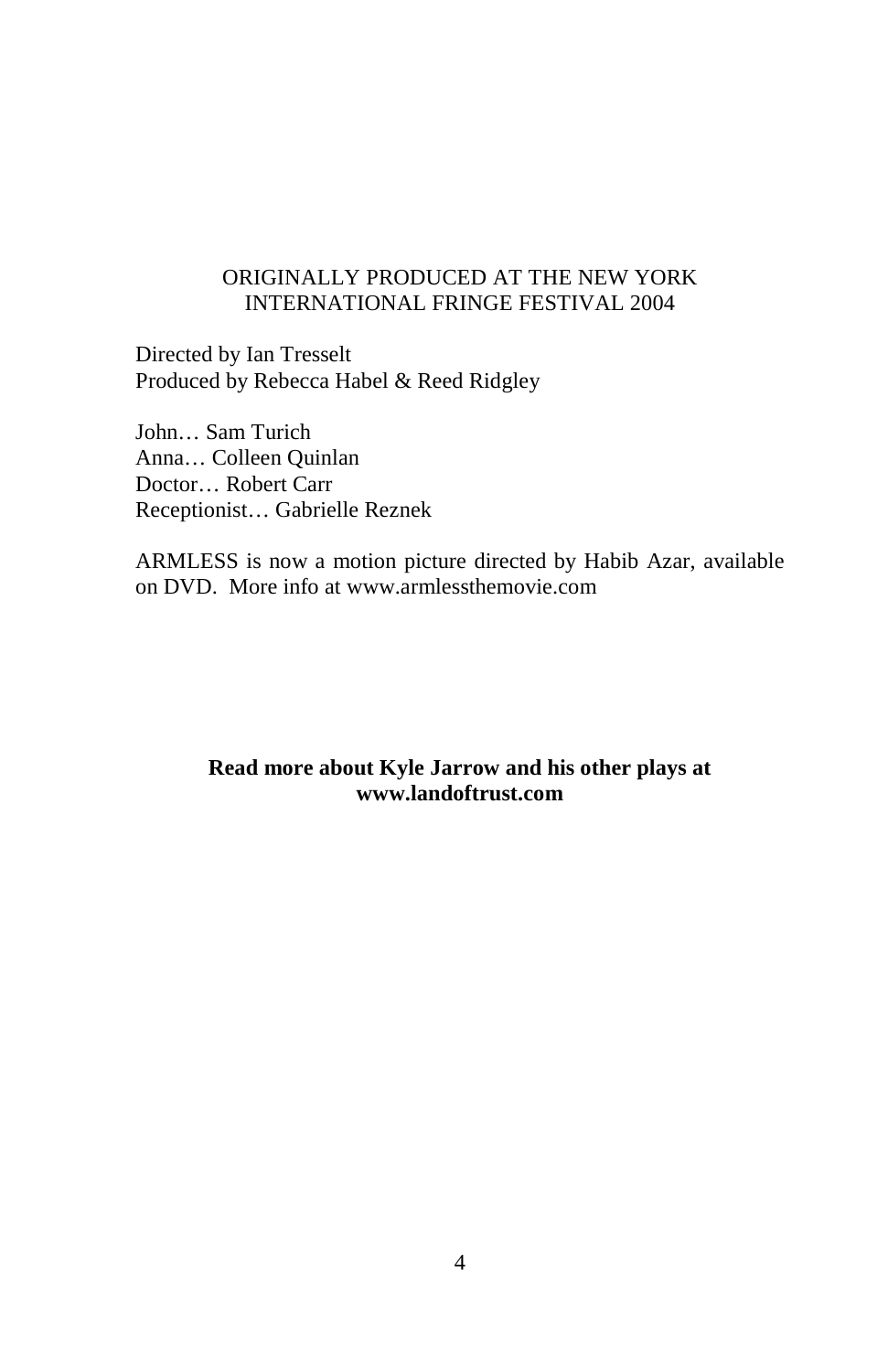#### **CHARACTERS**

John Anna Doctor Receptionist

# **SETTING**

Somewhere in the USA. Now.

The set shouldn't be naturalistic.

It's better if the stage is white and sterile, suggesting a cold medical environment.

Different scenes should be suggested by a few props or furniture pieces—an answering machine, a desk, an operating table, a hotel bed, etc.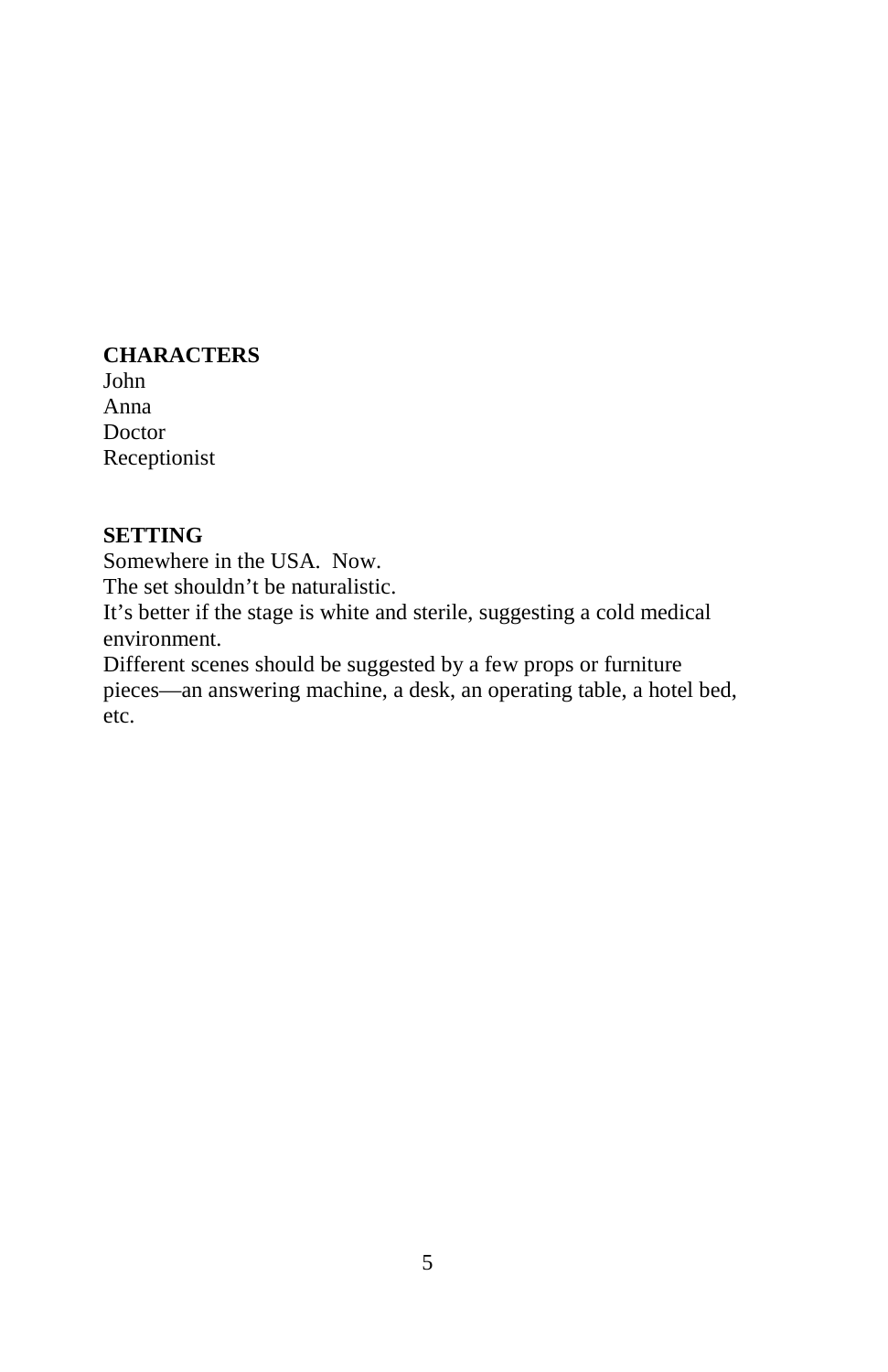## **AUTHOR'S NOTE**

Between all scenes (except between  $1 \& 2$  and  $3 \& 4$ ), there should be a complete blackout and music should be played loudly for about thirty seconds. Each time, the music should begin and end abruptly, jarringly, in the middle of a phrase.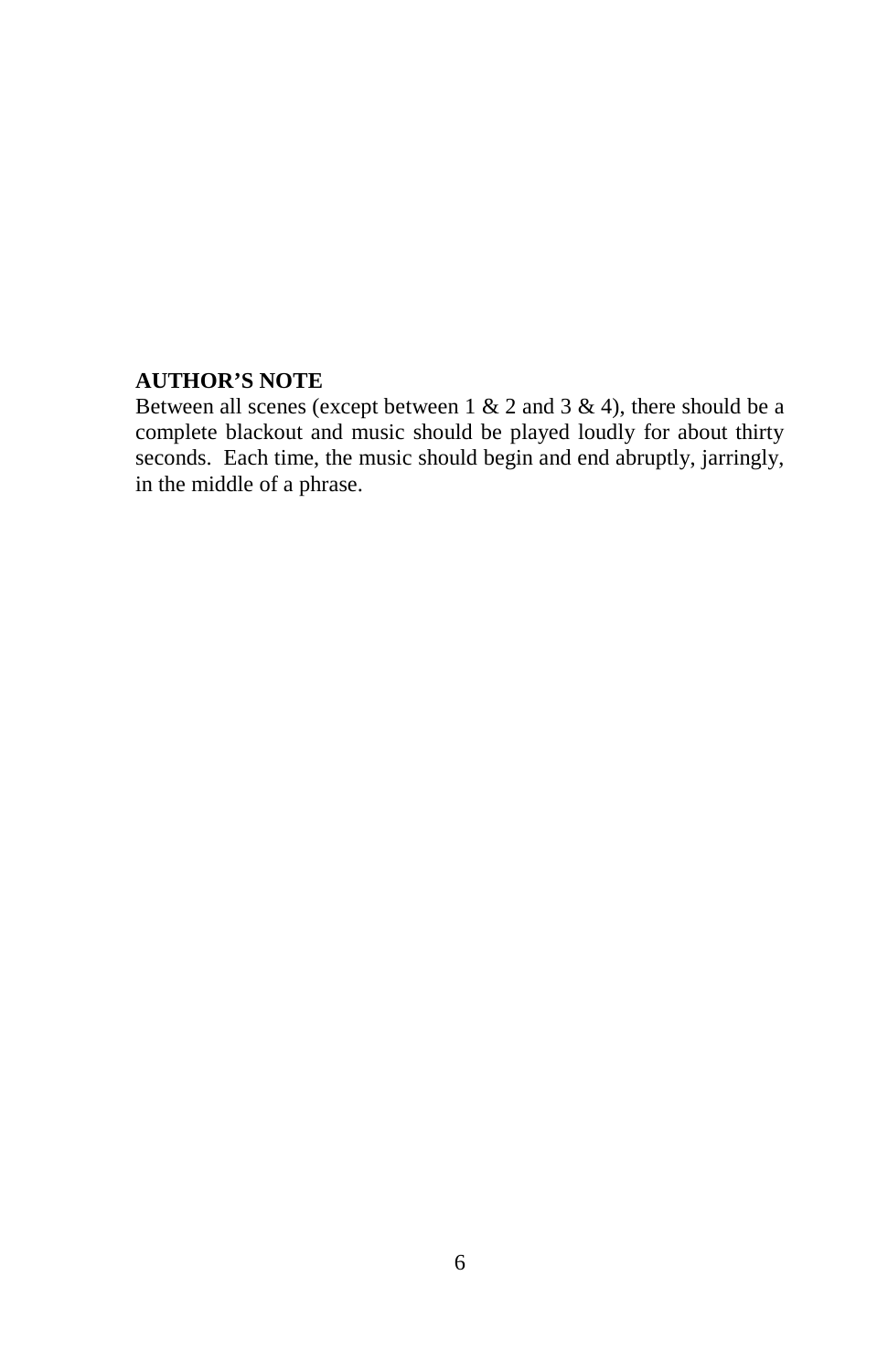# **ARMLESS**

#### **1. Suburban Home**

*(John stands by an answering machine in a well-appointed home. He is in his early thirties. He is healthy-looking with all his limbs in place. A heavy suitcase sits by his feet.)* 

JOHN: Here I go.

*(He presses a button on the answering machine. The machine beeps and says, in an electronic monotone: "Record message now.")* 

JOHN: Hi honey. It's John. I have something very important to tell you. I'm going—I—shit.

*(He hits stop. Beep. He hits another button. "Record message now." He tries again.)* 

JOHN: Hi honey. It's John. I have something very important to tell you. I'm going—I—you should probably sit down for this. Honey, I had a terrible accident. With a carving knife. *(Pause.)* No. I had a terrible accident with a power saw. *(Pause.)* No.

*(He hits stop.)* 

JOHN: *(to himself, thinking about it)* With a *log chipper*.

*(He hits record. "Record message now." He tries again.)* 

JOHN: Hi honey. It's me. I had a terrible accident with a log chipper. There was a lot of blood and it was very painful. My arms—my arms were ripped clean off of my body. *(Pause.)* That's right. Both of them. *(Pause.)* I don't want you to see me this way. I don't want you to be disgusted, so I have to go away for a long time. I'm going to the city, and you will never see me again. *(Pause.)* Don't get upset. Try to breathe. And think about that one night you were holding me in your arms, and I asked you, "would you still love me if something awful happened? If I had a frightening secret, or a horrible disease, or if I lost a limb?" What you should do, right now, is think about that question. Back then, you said "yes." You didn't even hesitate. But I need to know: did you mean it?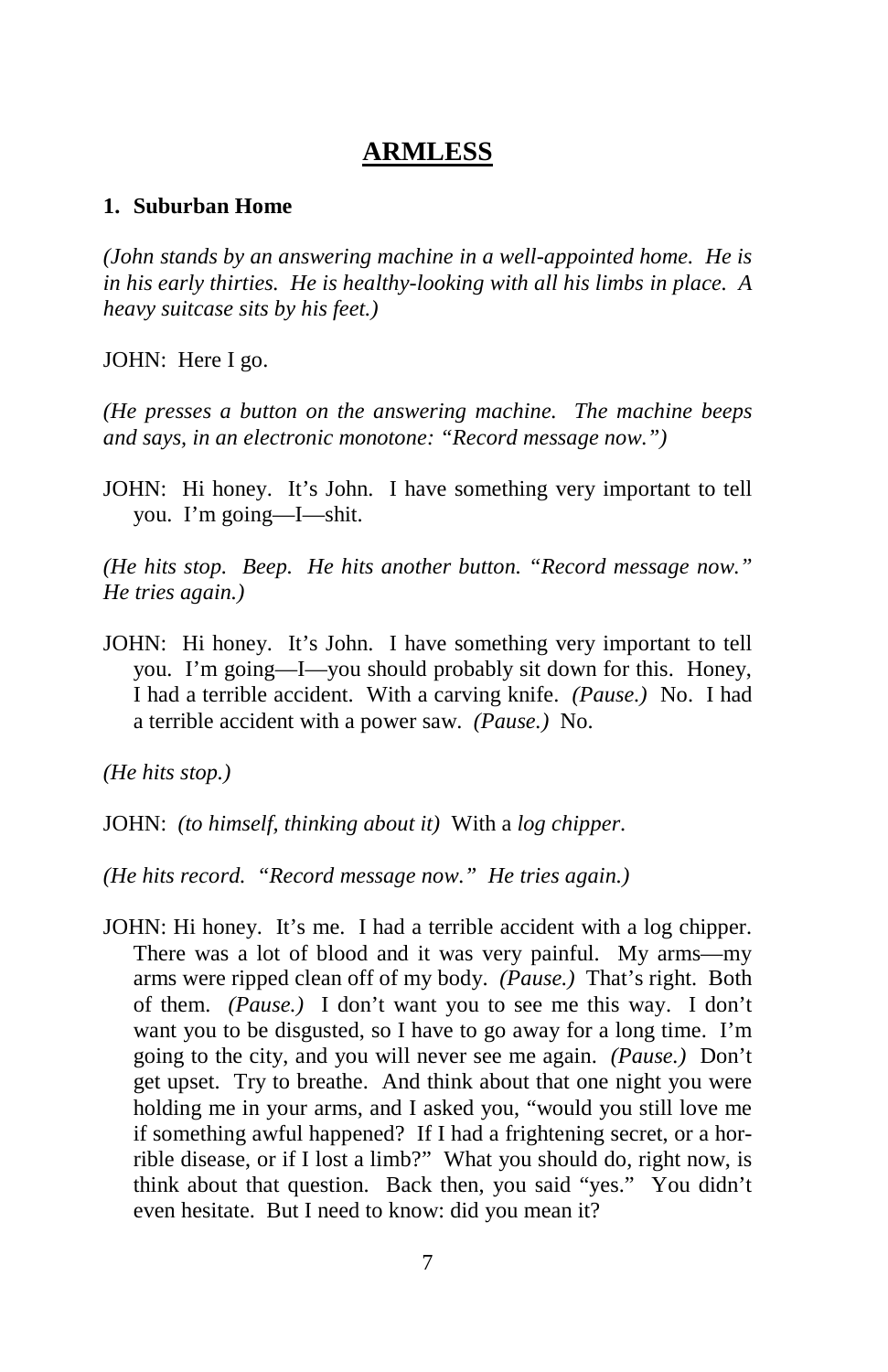*(He stops the tape. He is frustrated. He hits record one more time. "Record message now.")* 

JOHN: Hi honey—

*(Lights out.)* 

#### **2. Suburban Home**

*(Lights up on the same room. The answering machine is blinking with one message. Anna stands, holding her coat, as if she has just entered. She stares at the blinking light.)* 

ANNA: Honey? Honey, I'm back. *(Pause. She gets no answer.)* The light's blinking on the answering machine. Did you check this message? Did you check it? *(Pause.)* So, what? You're in one of your moods? That's okay. Just tell me you're not standing in the closet again. Honey? *(Pause.)* Okay. That's okay. It's just that I've had a long day and I was hoping we could talk about it. It's not really the same talking to you through a closed door. Honey? *(Pause.)* It was very stressful at the office today. I started having trouble breathing. I had to go sit in my car and calm down. But it was really *hot* in the car. I got these huge sweat marks on my blouse and I had to keep wearing it all day. I was pretty embarrassed. *(Pause.)* Honey, you haven't checked this message, have you? I wonder who it is. It really could be anyone. And they could be saying anything. The possibilities are endless. *(Pause.)* I wish you'd say something, honey. You know how I get, with my breathing. Everything tightens up, I anticipate, I feel like I've lost something, or I'm losing something—I—*(Pause.)* Today, sitting in the car, I felt like something awful was about to happen. Or maybe something awful has already happened, but I just don't know about it yet. Sometimes I feel like there's a message waiting for me and it's an awful message. It could be from anyone; it doesn't matter. What matters is that after I listen to this message, everything will change. *(Pause.)* So I think: if I never listen to this message, I will never know, and nothing will ever change. But if I did that, the light would just keep blinking, forever. *(Pause.)* Would you come out here and listen to this message, honey? I'd really rather you do it. *(Pause.)* Please. *(Pause.)* Goddammit John, I'm getting tired of this.

*(She presses play. We hear John's voice.)*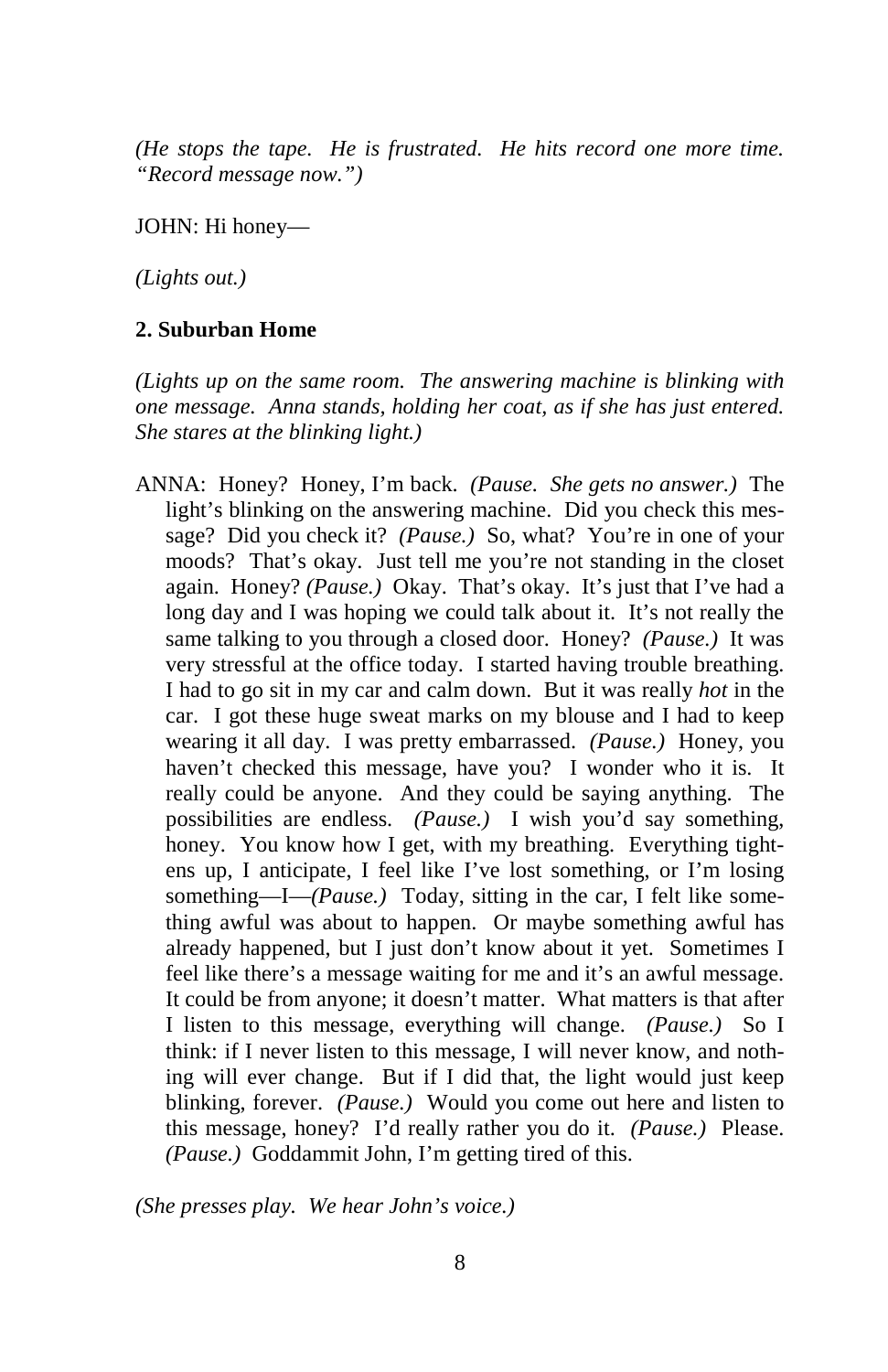JOHN'S VOICE: Hi honey. It's me. I'm going away to the city. You will never see me again. I love you. Goodbye.

*(The machine clicks and the metallic voice speaks: "End of messages." Blackout.)* 

#### **3. Doctor's Office Waiting Room**

*(A Receptionist sits at a desk. She is remarkably apathetic. John enters with his suitcase.)* 

JOHN: Hello.

RECEPTIONIST: Hello.

JOHN: Is this Doctor Phillips' office?

RECEPTIONIST: Yes it is.

*(Silence.)* 

JOHN: Aren't you going to ask how you can help me?

RECEPTIONIST: How can I help you?

JOHN: I would like to see Doctor Phillips.

RECEPTIONIST: He's at lunch.

JOHN: Can I see him when he gets back?

RECEPTIONIST: No.

JOHN: Why not?

RECEPTIONIST: His schedule is full today.

JOHN: It's very important for me to see him.

RECEPTIONIST: Is it an emergency?

JOHN: Yes.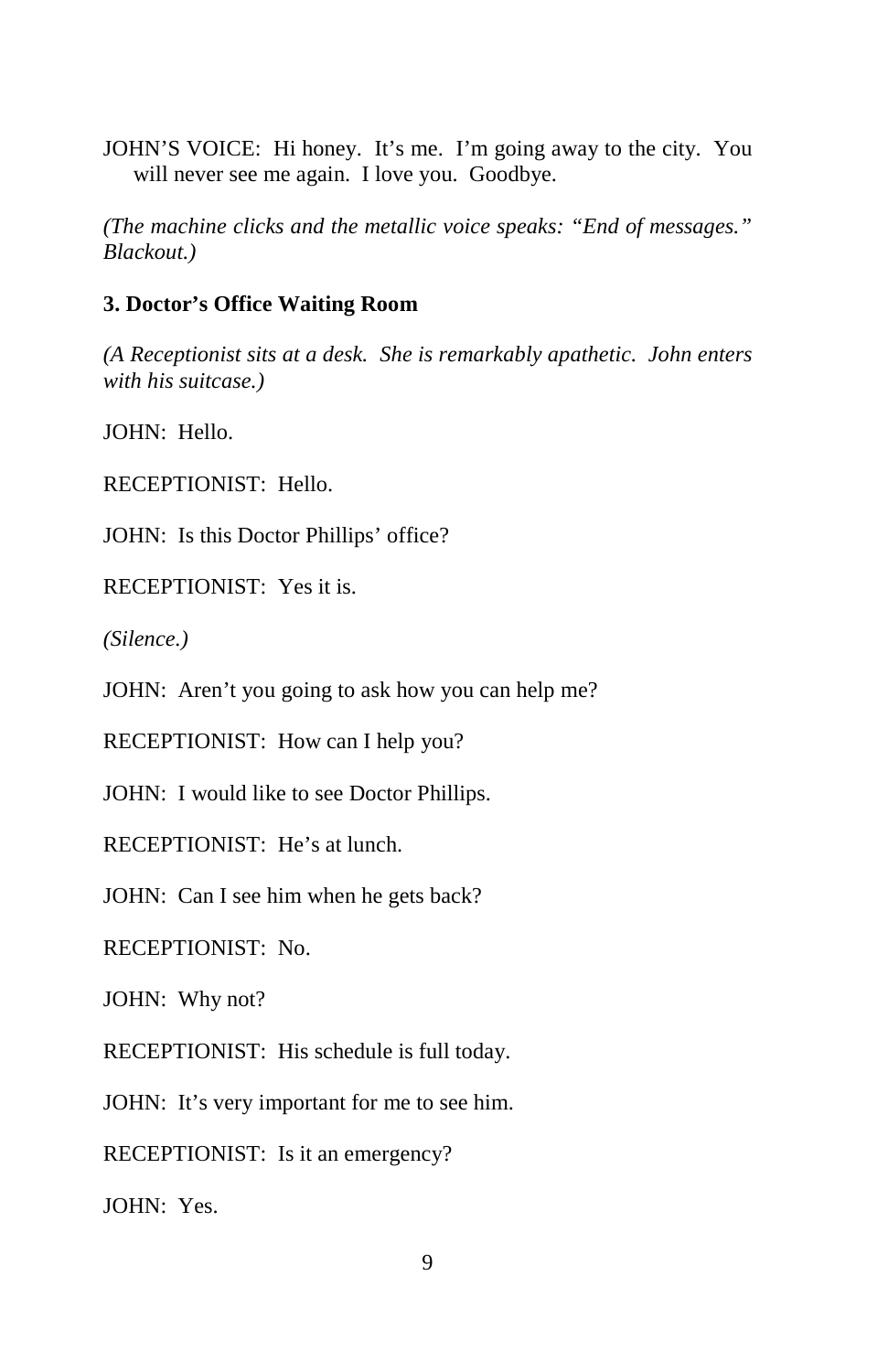RECEPTIONIST: What's the problem?

JOHN: I'd rather not to tell you.

RECEPTIONIST: *(shrugging)* All right then.

*(Pause.)* 

JOHN: I would tell Doctor Phillips, though.

RECEPTION: Well, I guess you and I aren't going to get anywhere. We should schedule you an appointment. *(Flipping through a book)*  He's free two Fridays from now, 2 o'clock. How's that?

JOHN: I need to see him today. I came a long way.

RECEPTIONIST: His schedule is full today.

JOHN: I heard that the first time. This is a special case.

RECEPTIONIST: But you won't tell me what it is.

JOHN: It's the kind of case he specializes in.

RECEPTIONIST: Nasal reconstruction surgery?

JOHN: No, my nose is just fine.

RECEPTIONIST: Well that's his specialty.

- JOHN: *(craftily)* Oh. I see. No, it's not that, but it's something I think Doctor Phillips would understand. If it's all right, I'd like to stay here and wait for him to get back from lunch.
- RECEPTIONIST: I think it would be better if you made an appointment. I could squeeze you in for a short one on Wednesday.

JOHN: I'm going to wait right here.

*(He sits, clutching his suitcase close to him.)* 

RECEPTIONIST: Fine, wait right there.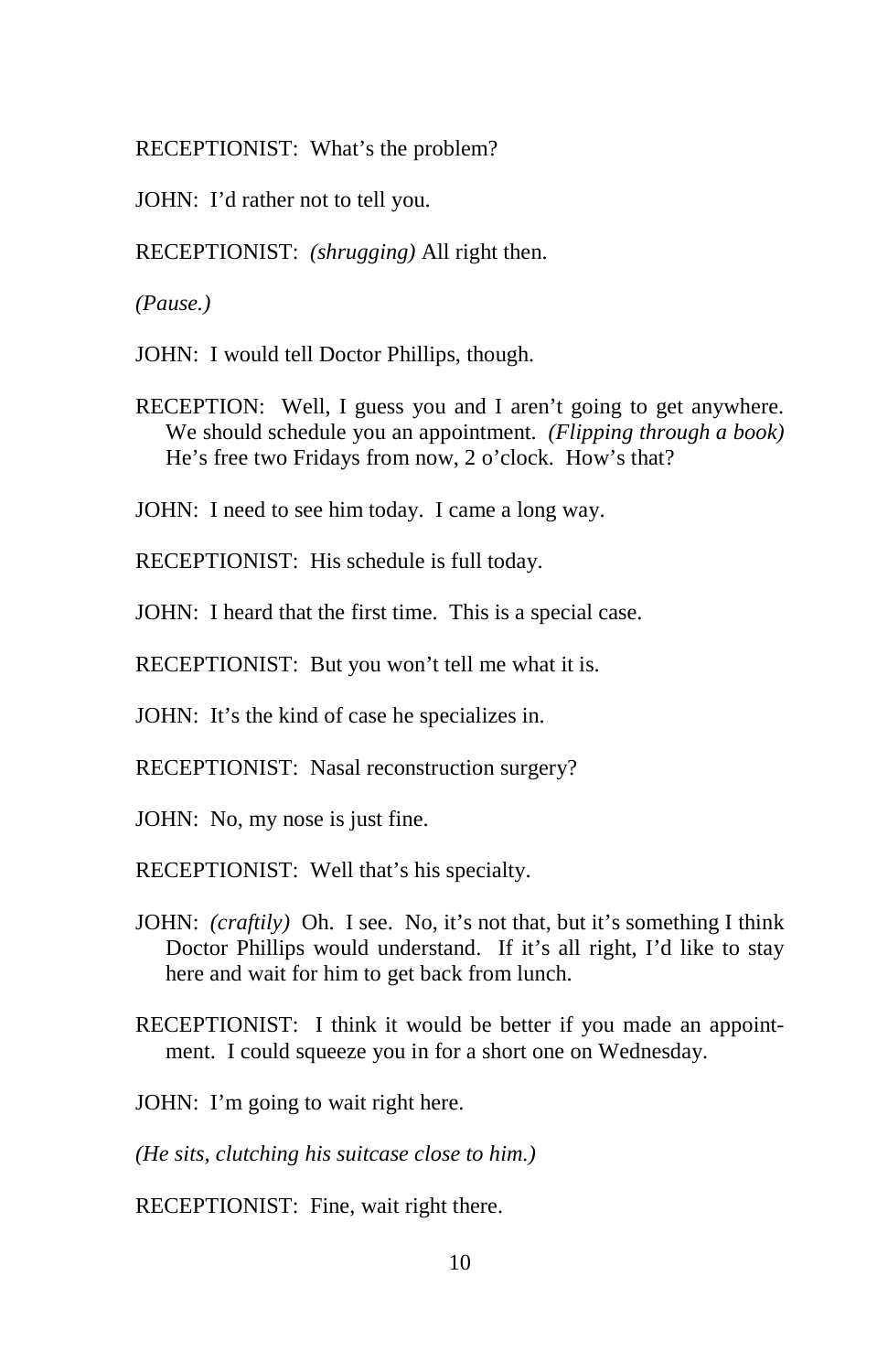*(He sits there and stares at her.)* 

RECEPTIONIST: You're making me very uncomfortable.

JOHN: I'm sorry. This wasn't easy for me, coming here.

RECEPTIONIST: *(uninterested)* Is that right.

JOHN: Can I ask you something?

RECEPTIONIST: I guess so.

JOHN: What does it feel like to work for such a great man?

RECEPTIONIST: You mean Doctor Phillips?

JOHN: Of course.

RECEPTIONIST: How is he a great man?

JOHN: He's someone who really *understands.* That's what they all say about him.

RECEPTIONIST: Who's they?

JOHN: The people in the chat room.

RECEPTIONIST: What chat room?

JOHN: *(leaning forward, conspiratorially)* You don't have to pretend with me.

RECEPTIONIST: Pretend?

JOHN: You know why I'm here, right?

RECEPTIONIST: No. You wouldn't tell me, remember?

JOHN: Oh. I understand. *(He winks at her)* I appreciate your discretion. I should have expected it from the Doctor. It can't be easy, doing what he does.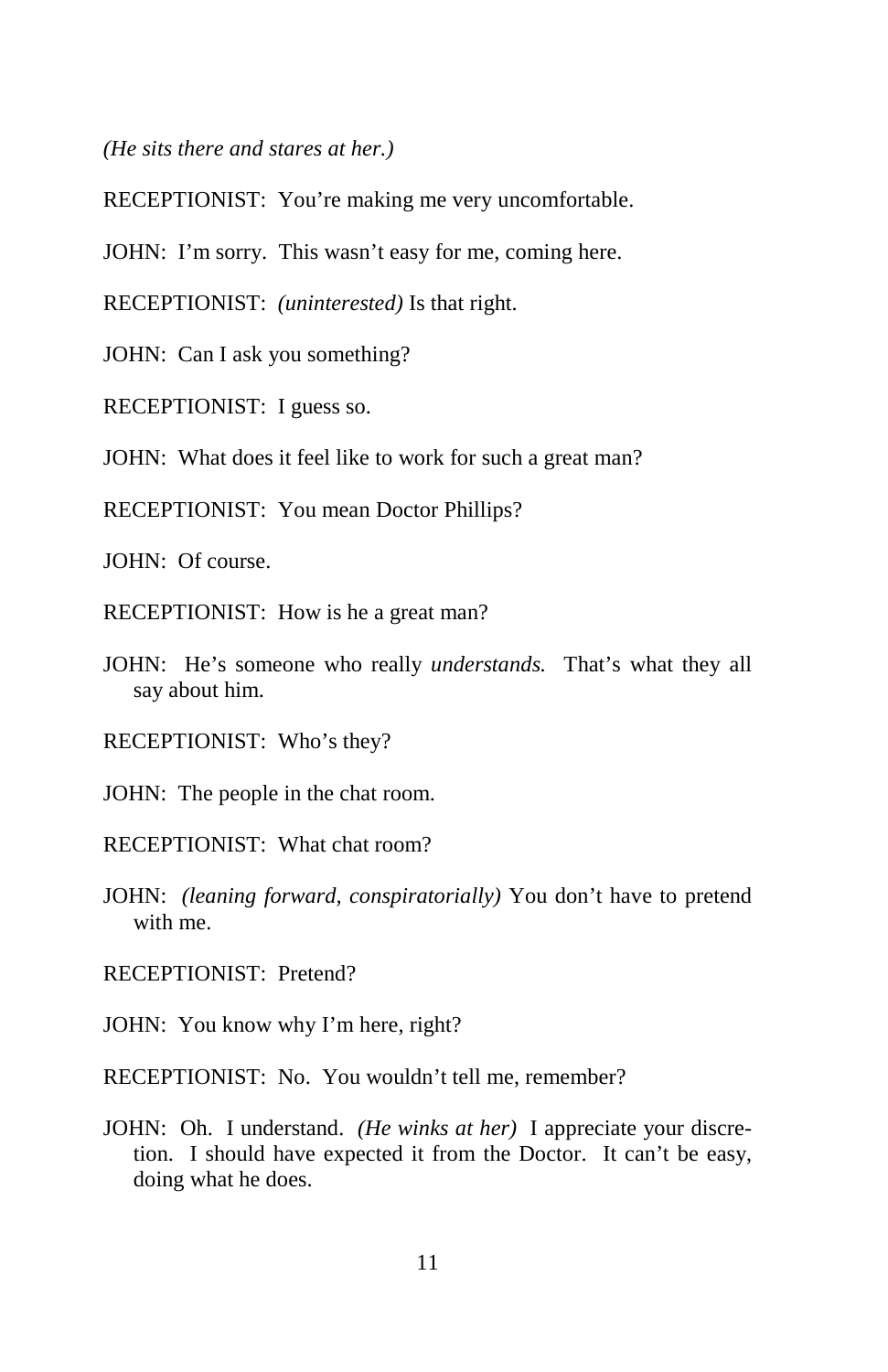- RECEPTIONIST: I don't know about that; I'd say he's got a pretty cushy setup.
- JOHN: Well, I'd say he's inspired.
- RECEPTIONIST: He's pretty boring actually.

*(Doctor Phillips enters.)* 

DOCTOR: Were you talking about me?

- RECEPTIONIST: No. *(Points at John.)* There's a gentleman here to see you.
- DOCTOR: *(to John)* Don't believe a word she says about me.
- RECEPTIONIST: He wouldn't tell me why he was here. He said he'd only talk to you.
- JOHN: Doctor Phillips?
- DOCTOR: Yes?

JOHN: *(shaking his hand)* It's an honor.

DOCTOR: Do I… do I know you?

JOHN: No. But you know many people like me.

DOCTOR: *(confused)* Is that right? *(He looks at the Receptionist questioningly. She shrugs.)* Let's step into my office.

*(He leads John into his office.)* 

#### **4. Doctor's Office Interior**

*(They enter the office.)* 

DOCTOR: Take a seat.

JOHN: *(as he sits)* I hope it's okay I said it was an honor. I didn't mean to make you uncomfortable… but it really is. An honor, I mean.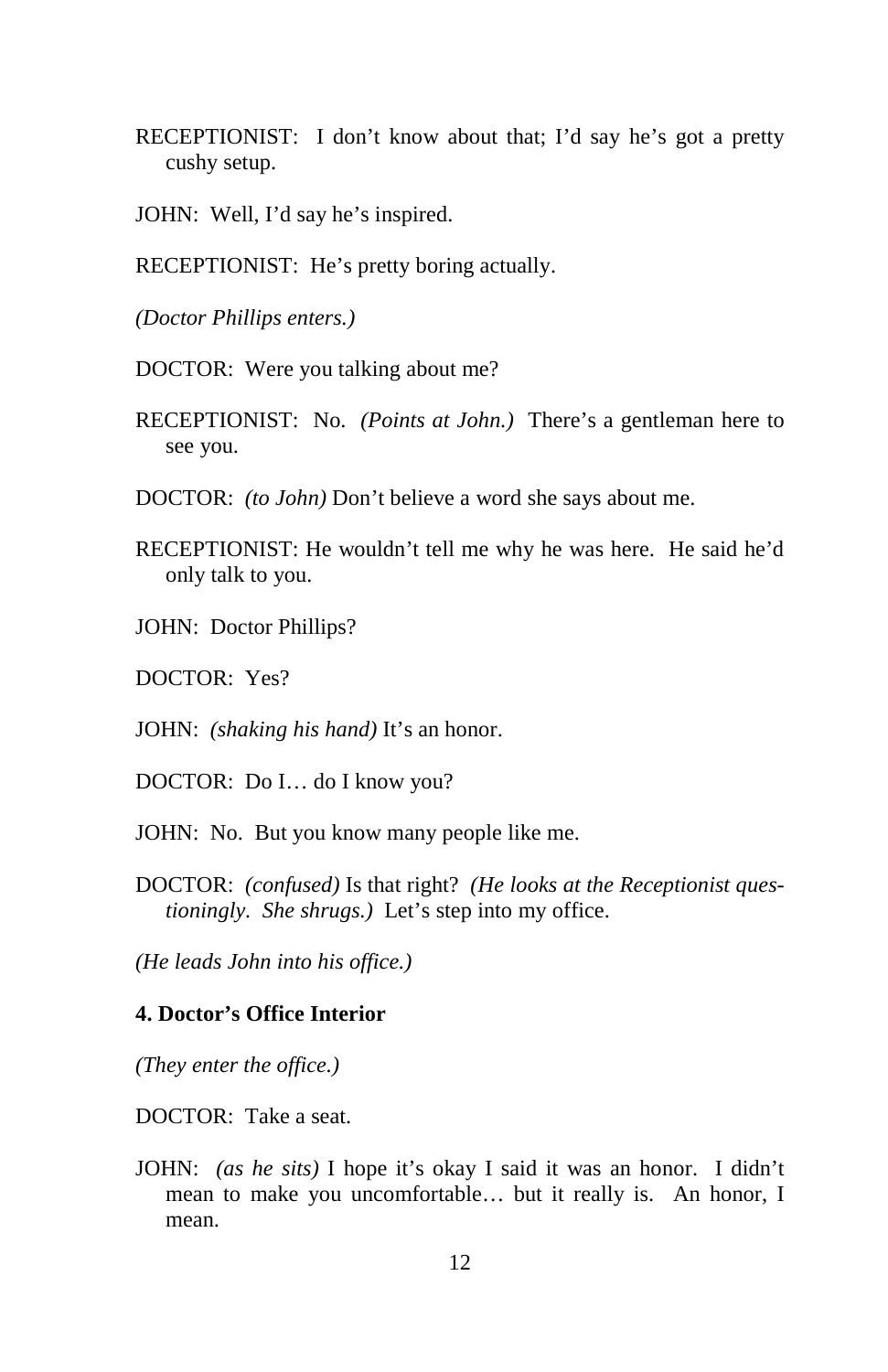DOCTOR: Thank you. *(Pause.)* I'm sorry, what was your name?

- JOHN: My name is John Hazzard.
- DOCTOR: John Hazzard. *(Pause.)* You know, Mr. Hazzard, most of my patients feel comfortable telling Jenny what the trouble is.
- JOHN: I wasn't sure if it was okay to tell her. She was playing it very cool.
- DOCTOR: That *is* her style. Well, now you've got me, Mr. Hazzard, let's talk.
- JOHN: I came all the way to the city to see you.
- DOCTOR: Is that why you have the suitcase?
- JOHN: Yes, in a way. *(Pause.)* I left my wife behind and drove all night to get here. *(Pause.)* I'm from pretty far away. I'm not going to tell you from where, though.
- DOCTOR: Oh no? You're not from Hazzard County?

JOHN: What?

- DOCTOR: Just a little joke. Your name. The Dukes of Hazzard. *(Pause.)* Didn't you ever watch the Dukes of Hazzard? They drove these big cars around Hazzard County, and the horn played the first couple notes from "Dixie."
- JOHN: I didn't come here to talk about the Dukes of Hazzard.
- DOCTOR: It's just what your name makes me think of. I'm sure when you were a kid, everyone called you "Duke" or "Boss Hog" or something, right?
- JOHN: *(tightly)* Okay. So Hazzard's not my real last name.

DOCTOR: It's not?

JOHN: Of course not. I made it up on the way here. I'll admit it's a stupid choice.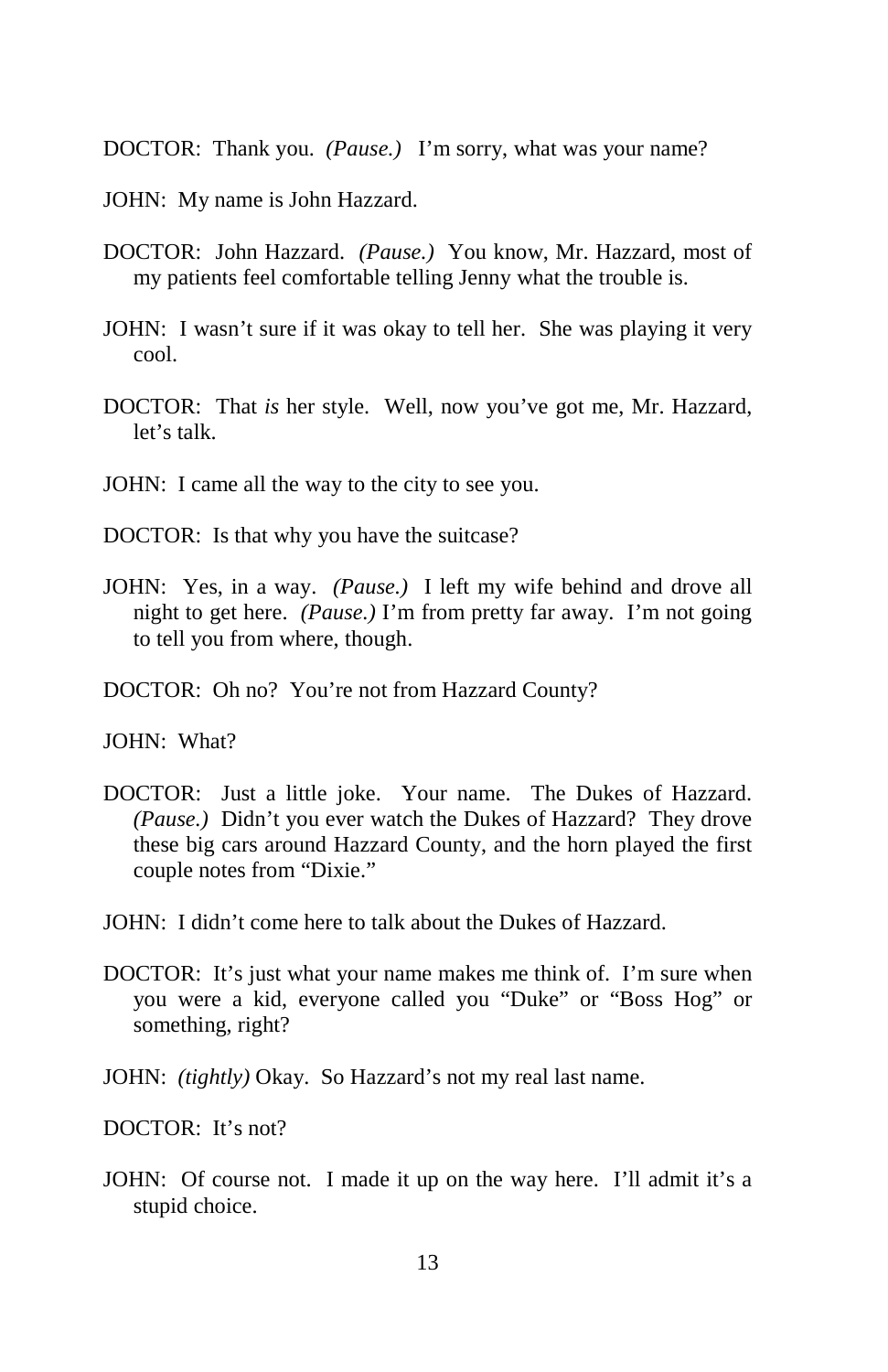DOCTOR: Are you making a joke?

JOHN: No. You were the one making a joke.

DOCTOR: I'm a little confused. Why are you here?

JOHN: You know why.

DOCTOR: Excuse me?

JOHN: *(meaningfully)* You know why.

DOCTOR: I don't understand.

JOHN: In the chat room, they mentioned your name.

DOCTOR: My name?

JOHN: Yes.

DOCTOR: What kind of chat room are you talking about?

JOHN: Don't you know?

DOCTOR: I don't think so.

JOHN: Oh. *(Pause.)* Maybe I made a mistake. I'll be going now.

*(He starts for the door.)* 

DOCTOR: Wait. John—just a moment.

*(John stops, and turns around.)* 

DOCTOR: Don't go. I'd like to help you.

*(John hesitates.)* 

DOCTOR: Just for a moment, sit back down.

*(John sits.)*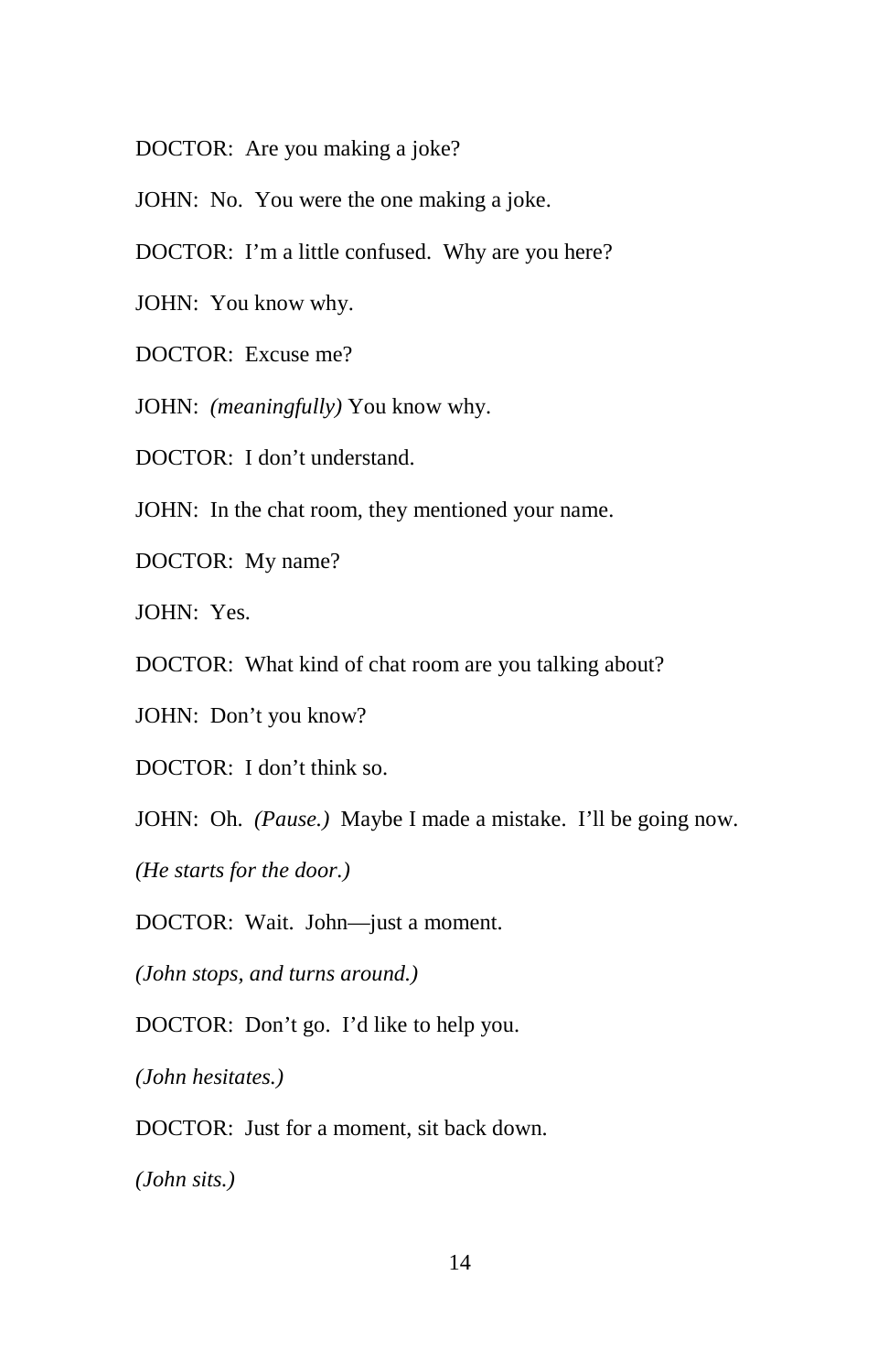- DOCTOR: I'm sorry I made a joke about your name. Dukes of Hazzard was a terrible show.
- JOHN: Yeah, it really was.
- DOCTOR: It sure was. Listen, I don't care if your name is Hazzard or not. Clearly something's wrong, and you can tell me. That's what doctors are for.

*(John looks at him for a long moment.)* 

JOHN: You think I'm a cop, don't you?

DOCTOR: Why would I think that?

JOHN: I'm not a cop.

DOCTOR: I don't think you're a cop. Listen, John… That's your *real* first name, right?

JOHN: Yes.

- DOCTOR: Good. So, John, why don't you tell me how I can help you? As I said, that's what doctors are for.
- JOHN: I thought you would know right away why I was here. But you don't seem to understand.
- DOCTOR: I don't seem to understand what?

JOHN: *Me.*

*(The Doctor leans forward, intent.)* 

DOCTOR: No. I do. I understand you.

JOHN: You understand?

DOCTOR: Yes. I want to help you. Why are you here?

JOHN: I—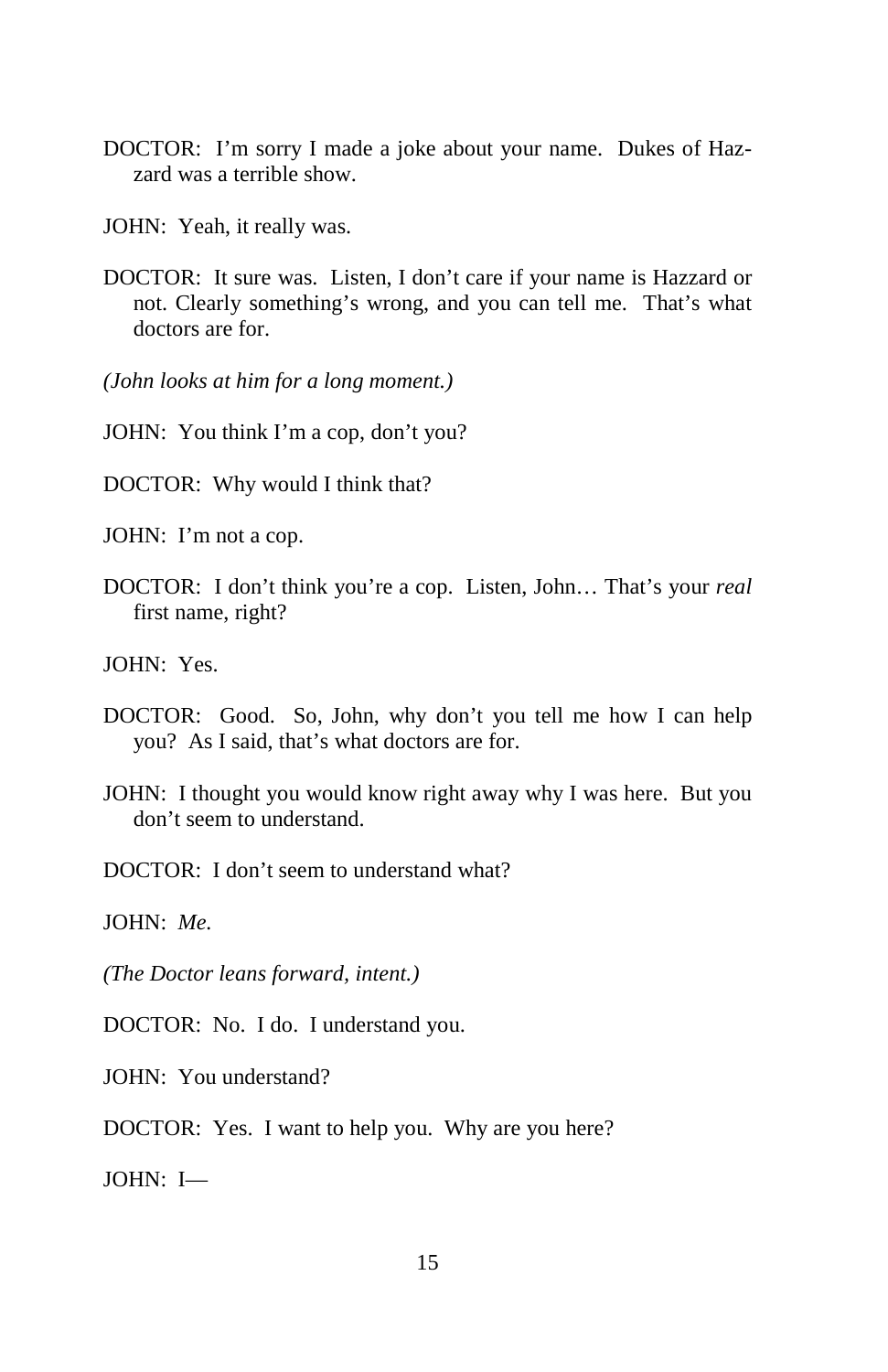DOCTOR: Don't be afraid. Come on.

JOHN: *(swallowing, then looking straight at him)* I'm here to ask you a question.

DOCTOR: And what's that?

JOHN: Will you do it?

DOCTOR: Do what?

JOHN: Will you *do it?*

DOCTOR: What do you want me to do?

JOHN: I want—

DOCTOR: What?

JOHN: I want—

DOCTOR: You can say it.

JOHN: I want you to cut off my arms.

*(Long pause.)* 

DOCTOR: I'm sorry?

JOHN: I told you, I'm not a cop. I'm for real. I know about you; you've done it before. That's what they said in the chat room: Doctor Phillips, he'd done it twice before. One woman, one man. Both of them: both arms. That's what they said in the chat room. Though it wasn't actually them in the chat room—I mean, they can't type anymore. But others, who know them, they said Doctor Phillips, in the city, he'd done it and he would do it again for me.

*(Pause.)* 

DOCTOR: It must have been a different Doctor Phillips.

JOHN: A different one?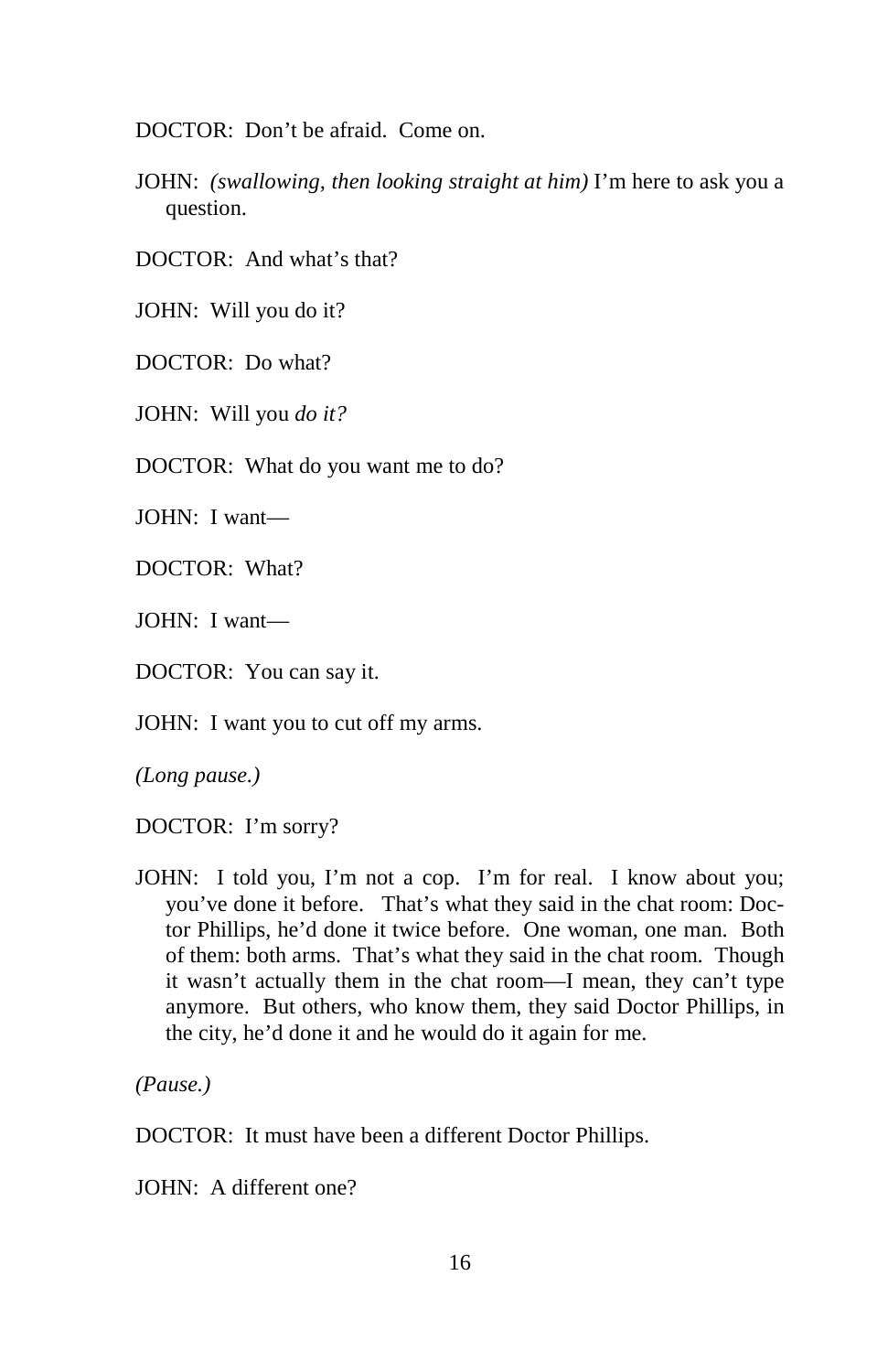DOCTOR: It's a common name.

*(John looks at him for a long moment, and realizes it really is the wrong Doctor Phillips.)* 

JOHN: Oh shit.

*(He grabs his suitcase and starts out again.)* 

DOCTOR: No. Stop.

*(He grabs John's arm.)* 

JOHN: *(yanking his arm away)* Don't touch me there.

DOCTOR: I'm sorry. I'm sorry. You don't really want that, do you? This is some kind of prank, right?

JOHN:No.

DOCTOR: You want someone to cut off your arms?

JOHN: Yes.

DOCTOR: Is something *wrong* with your arms?

JOHN: Yes.

DOCTOR: What?

JOHN: I have them.

*(Pause.)* 

DOCTOR: *(realizing)* You *are* serious.

JOHN: Do you know any other Doctor Phillipses?

DOCTOR: You don't need a Doctor Phillips. You need a psychologist.

JOHN: I went to a psychologist.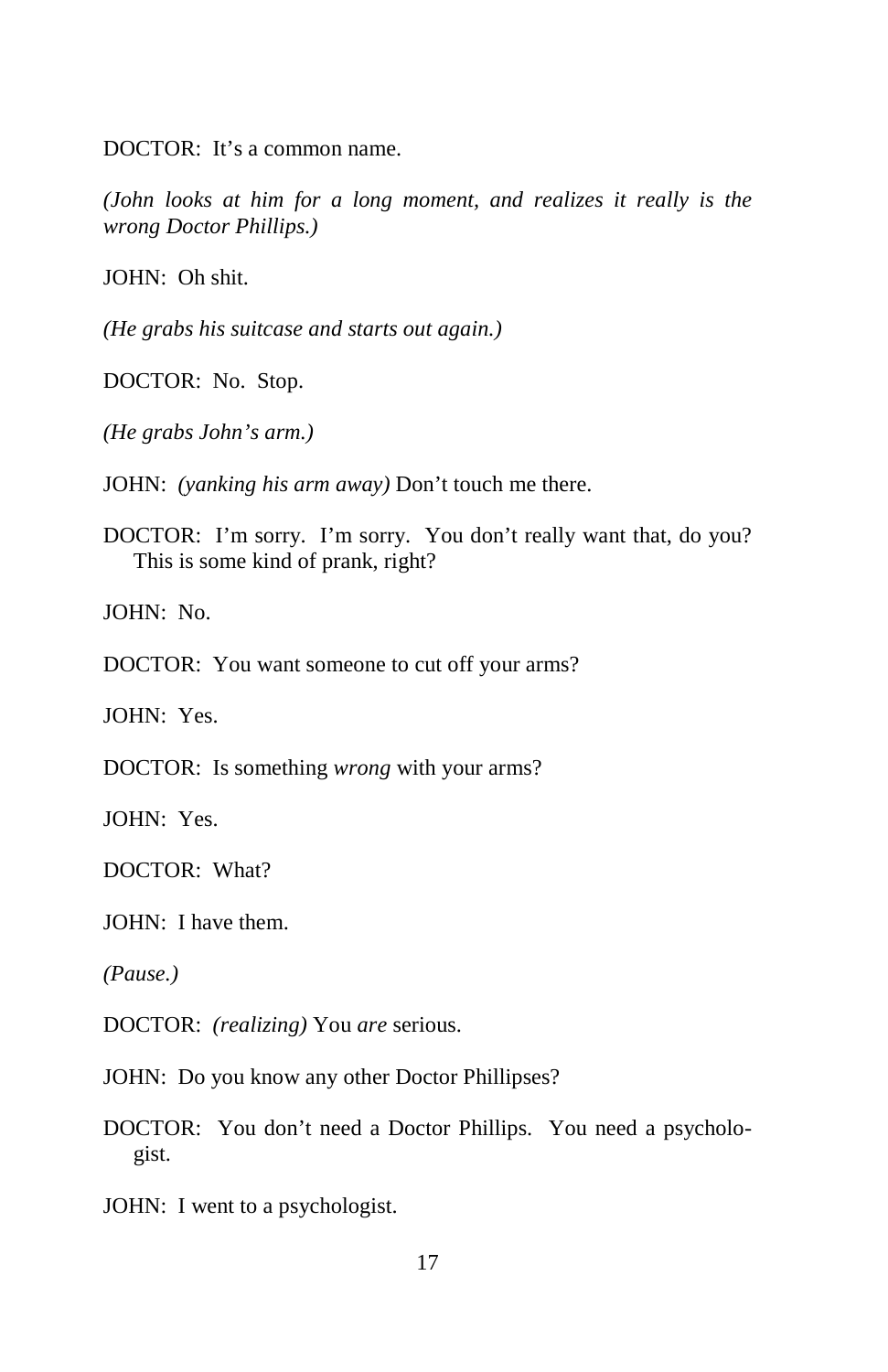DOCTOR: What did your psychologist say about it?

JOHN: She said, "There's nothing I can do to help you."

- DOCTOR: Didn't she refer you to someone else?
- JOHN: I just walked out when she said that. I could tell I disgusted her.

DOCTOR: Have you talked to anyone else about this?

JOHN: I've had very bad luck talking to people about it. In fact, I'm not sure I should be talking to *you* about it.

DOCTOR: No. This is good. This is what you *should* be doing.

JOHN: You think so?

DOCTOR: Yes. I'd like you to tell me more.

JOHN: Really?

DOCTOR: I find it rather fascinating.

JOHN: You're not disgusted?

DOCTOR: Not at all.

JOHN: Promise?

DOCTOR: I promise.

*(John relaxes a bit.)* 

JOHN: I've just had such bad experiences telling people. When was a kid, back when I first realized this was what I wanted—when I first realized who I was—I needed to talk about it but there was no one. I would go into my closet, I would lock the door, and I would stand there whispering to myself. Very quietly. I would pretend. I would say, "they're not there." Meaning my arms, of course.

DOCTOR: Of course.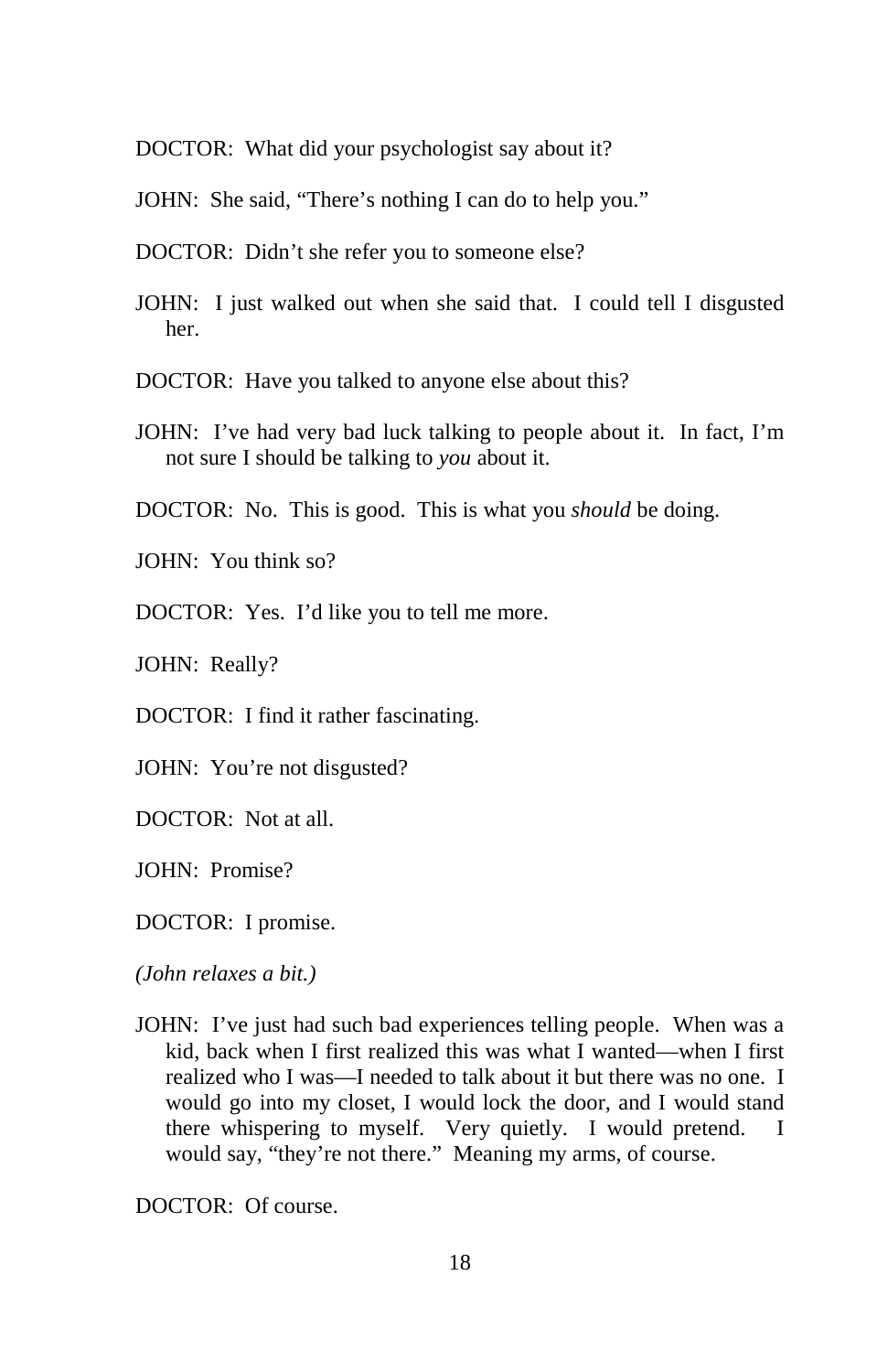JOHN: I did that for awhile. And then I thought maybe I could tell someone else. I told Billy. He was my best friend.

DOCTOR: What happened?

JOHN: He threw up.

DOCTOR: Oh.

JOHN: I didn't tell anyone else for fifteen years. Then, a couple months ago, I started doing the closet thing again. And all the websites. I thought: I'm an adult now. It's time to face this. So I went to the psychologist. And you know how that went.

DOCTOR: Right.

JOHN: So this isn't easy for me. *(Pause.)* It's a hard secret to carry.

DOCTOR: Well, it'll be hard to carry anything without arms.

*(John glares at him.)* 

DOCTOR: Just a little joke. I'm sorry. I—listen, this is good, what we're doing now—this is good. *(Pause.)* Can we talk about your wife for a moment?

JOHN: Anna?

DOCTOR: That's a nice name, Anna. Have you told *her* about this?

JOHN: No. I think she likes me with arms.

DOCTOR: Did you tell her you were coming here?

JOHN: No.

DOCTOR: She must be very worried.

JOHN: I'm sure she is. But I can never see her again.

DOCTOR: I think you're very upset, John.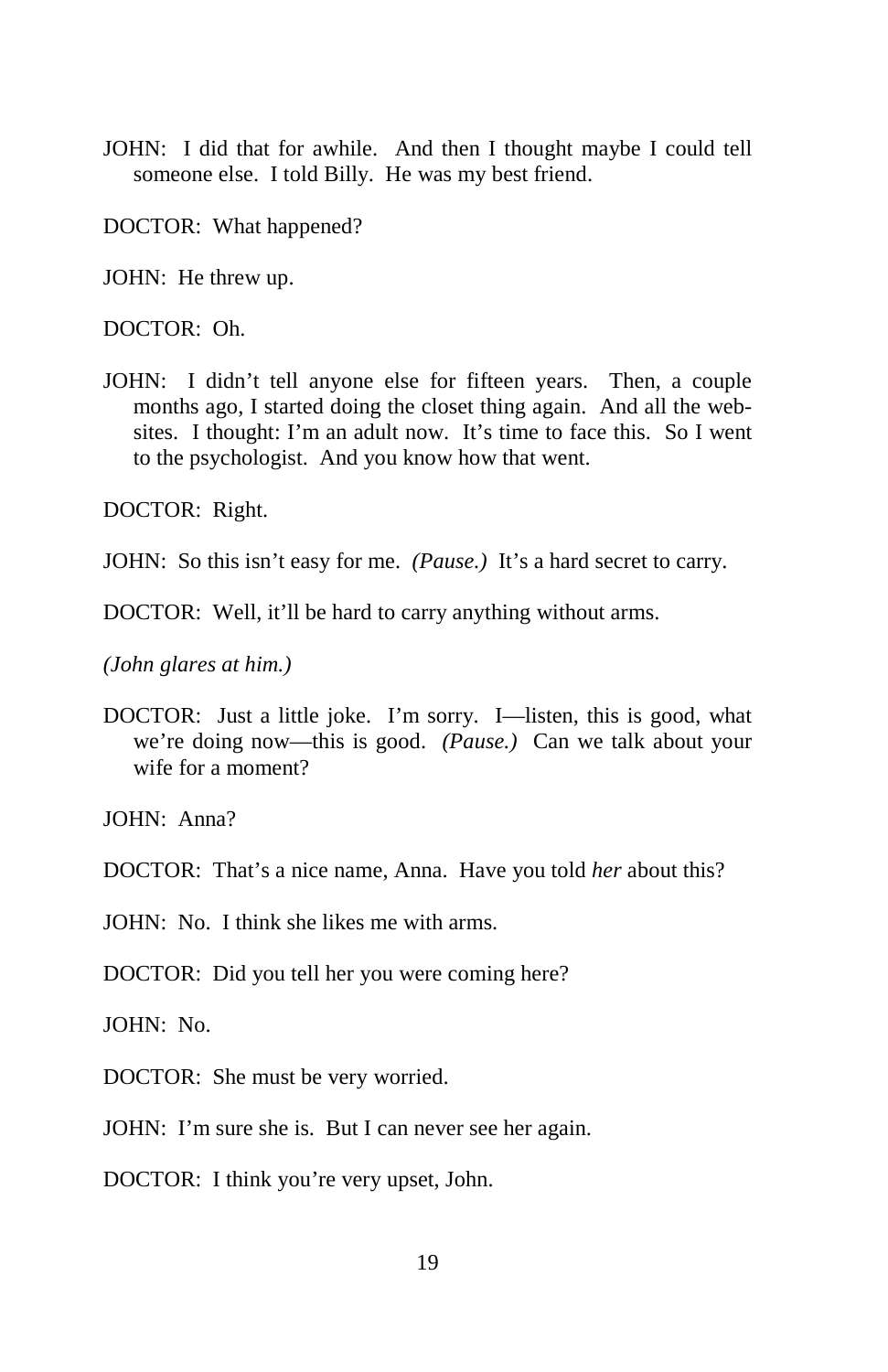- JOHN: I *am* upset. *(Holding out his arms.)* Look at these things. They're so big. So heavy.
- DOCTOR: They look normal to me.
- JOHN: They're not normal to *me. (Pause.)* Have you ever seen someone without arms? I have, once. Okay, I've seen them all the time on the Internet. But only once in real life. It's beautiful. That's what I want to be. Someone with nothing there. Just smooth stumps. Just… nubbins.

DOCTOR: Nubbins?

JOHN: I want nubbins.

*(Pause.)* 

DOCTOR: Listen: I have a good friend who's a very competent psychologist. I'll give him a call and he'll come over here. The three of us can continue this conversation together.

JOHN: No. I've made a decision.

DOCTOR: What's your decision?

JOHN: Cutting them off is the only way.

DOCTOR: I don't think that's true, John. I think you're very confused.

JOHN: Don't look at me that way.

DOCTOR: What way?

JOHN: Like you think I'm disgusting.

DOCTOR: I don't.

JOHN: You do. You think I'm disgusting.

- DOCTOR: I don't think that.
- JOHN: How could you ask me all these questions, and then look at me that way? It's not right.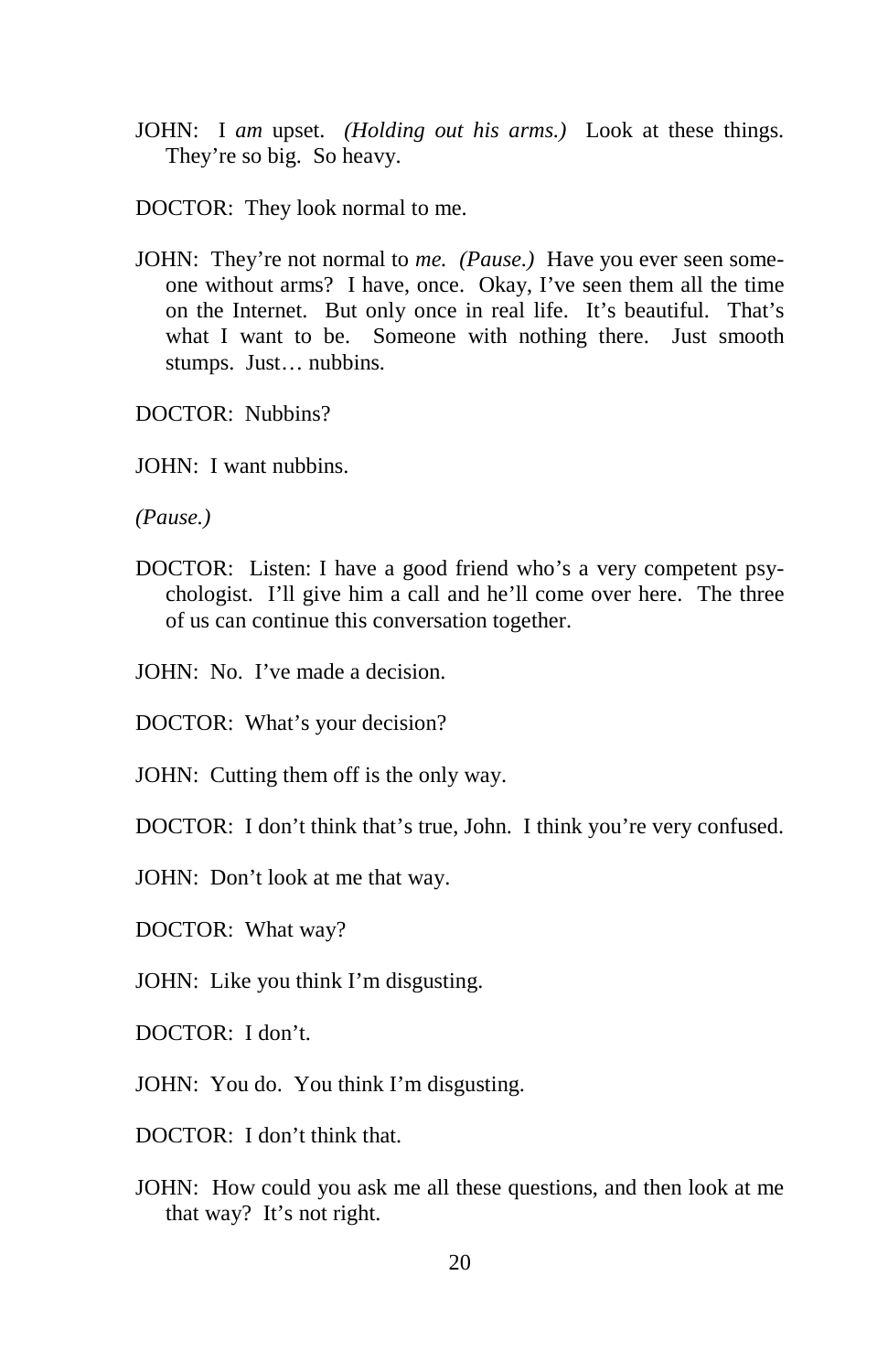DOCTOR: I told you, I don't—

- JOHN: Yes you do. I can tell you do. But I'm not the only person like this. There are others. There are websites for us. There's a chat room. They understand me, even if you don't, even if Anna doesn't. Doctor Phillips, the *other* Doctor Phillips, understands. I'll find him. And he'll do it for me.
- DOCTOR: I'm not letting you go anywhere. You'll stay here, you'll talk to my friend, you'll—
- JOHN: Why don't *you* do it?

DOCTOR: Me?

JOHN: You're a doctor. You could do it, you could make it safe.

DOCTOR: No.

JOHN: I have plenty of money. I could pay you whatever you wanted.

DOCTOR: No doctor would—

JOHN: Just name the price.

DOCTOR: There *is* no price. No doctor would do this for you.

JOHN: What about the other Doctor Phillips?

DOCTOR: I'd lose my license. I could go to jail.

JOHN: If I can't find him, I'll do it myself.

DOCTOR: How?

JOHN: I'll use a power saw.

DOCTOR: You could bleed to death.

JOHN: Maybe. But it's worth a try.

DOCTOR: Do you really mean that?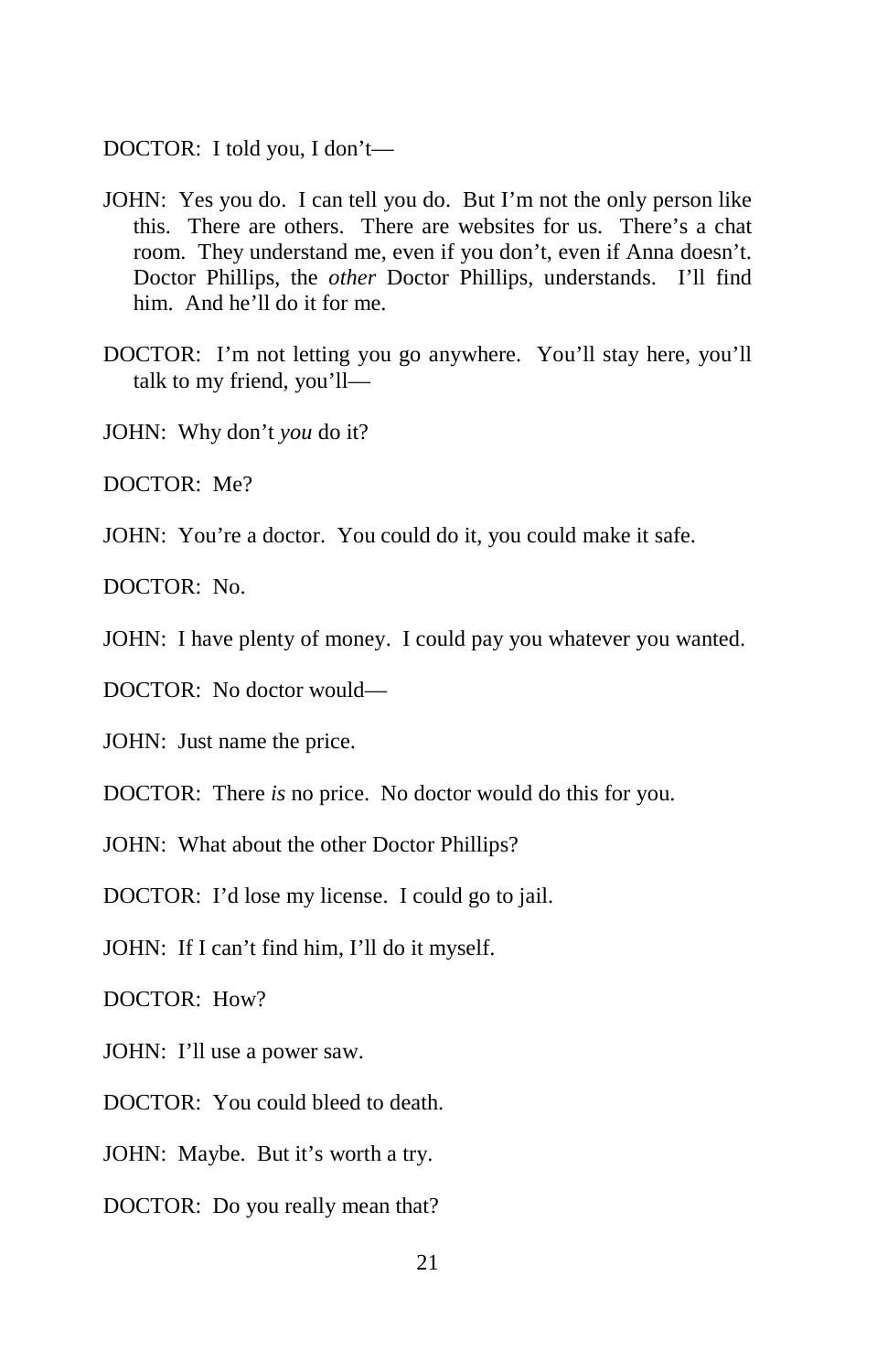JOHN: Yes. *(Pause.)* I have a saw in my suitcase.

*(Pause.)* 

DOCTOR: Are you serious?

JOHN: Well, a log chipper wouldn't fit.

*(The Doctor is speechless.)* 

JOHN: I'm leaving now.

DOCTOR: *(getting in his way)* No.

JOHN: You can't stop me. It's my body.

DOCTOR: I'll call the police.

JOHN: And what will you tell them?

DOCTOR: *(pause, then)* I don't know.

JOHN: I'm going.

DOCTOR: Before you go—at least, at least take my card. You can call me, anytime. Before you do anything rash, you should call me. I want to help you.

*(He offers his card. John takes it, looks at it.)* 

JOHN: I told you how you could help me.

*(He exits. Doctor Phillips is left alone. Blackout.)*

#### **5. Hotel Room**

*(John holds a phone book in his lap. He is on the phone.)* 

JOHN: *(into the phone)* Hello? Westside Pediatrics? Is there… is there a doctor at your practice by the name of Phillips? No? Thank you. *(He hangs up. Flips a page, dials again.)* Hello? White and Associates? Is there a doctor there named Phillips? No? Thank you.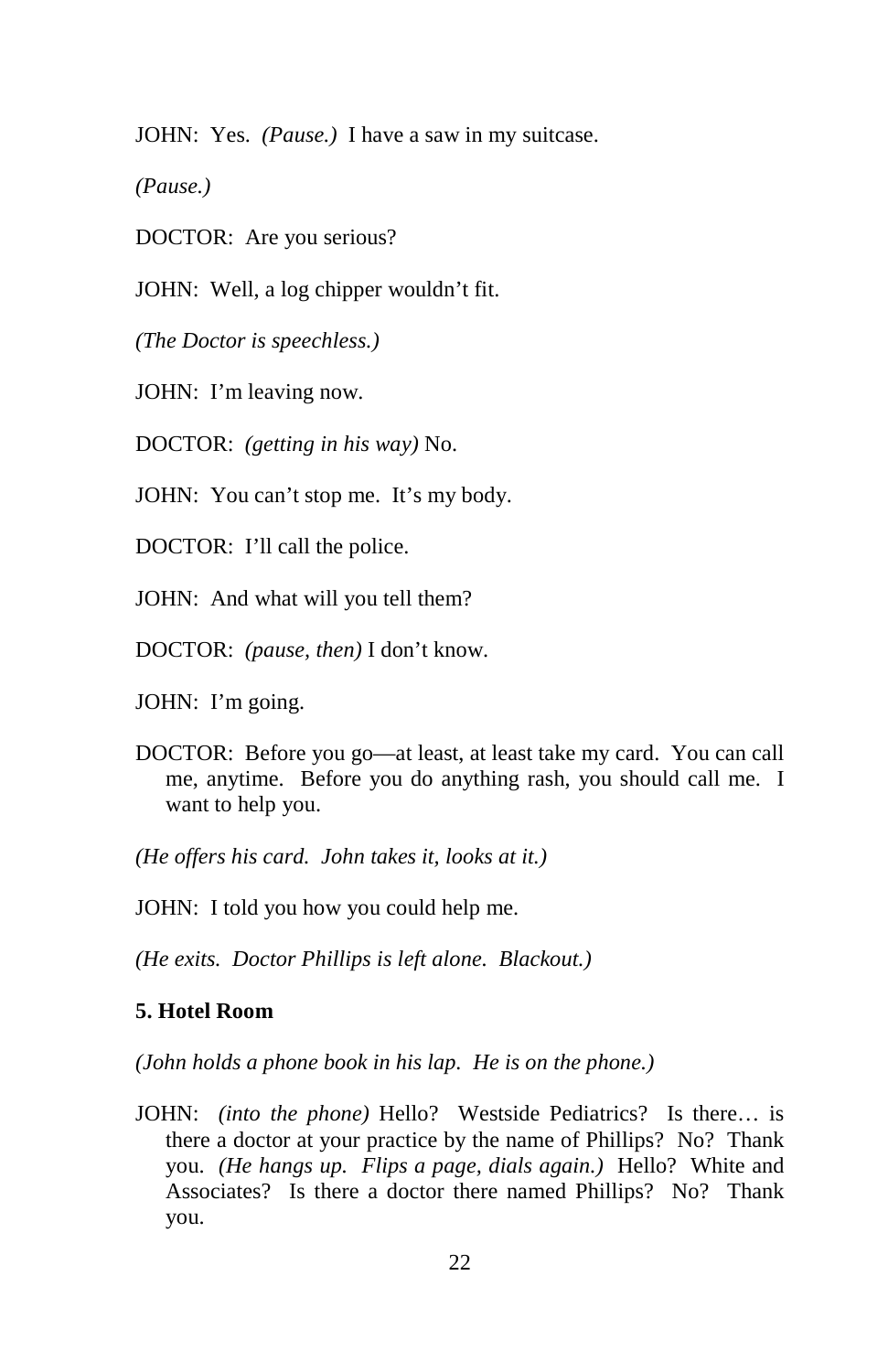*(He hangs up. Flips a page, starts dialing again, when there is a knock on the door. John freezes. The knocking continues. John stands nervously and goes to the door. The knocking continues.)* 

JOHN: Who is it?

ANNA: *(through the door)* John? John? It's Anna!

*(John stands still for a long moment. He can't seem to decide what to do.)* 

ANNA: *(through the door)* John, I heard you in there… please, open the door… please, John!

(*Finally, John opens the door. Anna enters. They stare at each other for a long moment. They do not touch.)* 

ANNA: John.

JOHN: Hi.

ANNA: You look terrible.

JOHN: I drove all night.

ANNA: I drove all day.

JOHN: How was the traffic?

ANNA: Not too bad. *(Pause.)* Should we close the door?

JOHN: Yeah.

*(Anna closes the door.)*

JOHN: How'd you find me?

ANNA: This is the hotel we stayed in the last time we came to the city.

JOHN: *(realizing it's true)* Oh yeah.

ANNA: Apparently you checked in under the name John Hazzard.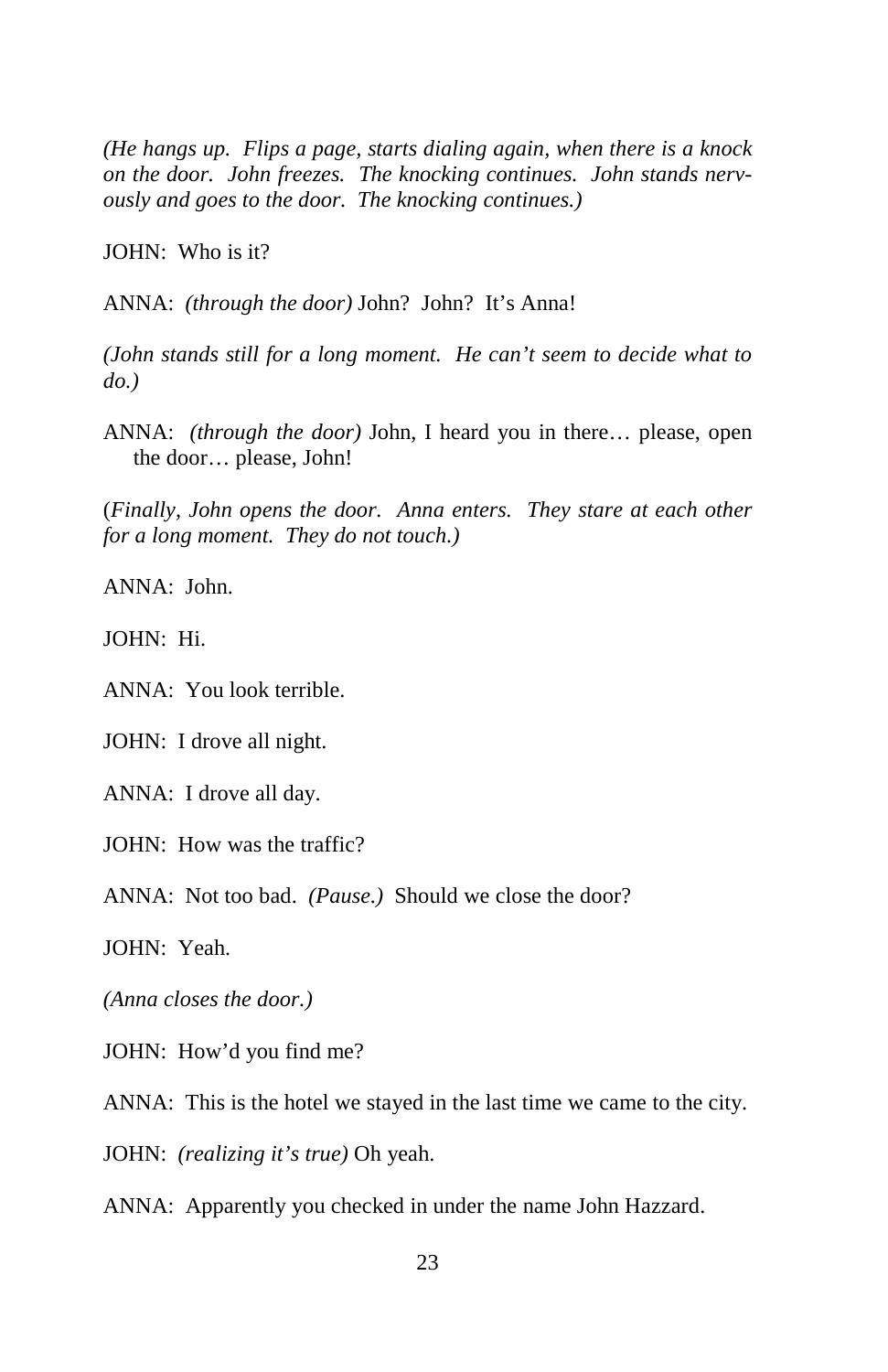JOHN: Yeah.

ANNA: That's a stupid name.

JOHN: I know.

ANNA: It sounds like a reference to "Dukes of Hazzard" or something.

JOHN: I know.

*(Long pause.)* 

ANNA: Are you having an affair?

JOHN: No.

- ANNA: Your message certainly made it sound like you were having an affair. No explanation, no nothing, just goodbye. Just a fucking message on the answering machine, saying goodbye.
- JOHN: I also said "I love you." I wouldn't have said "I love you" if I were having an affair.

ANNA: *Do* you love me?

JOHN: Yes.

ANNA: I was scared maybe you didn't.

JOHN: I do.

ANNA: Then kiss me.

JOHN: Okay.

*(They kiss. He puts his arms around her and she lays her head against his chest.)* 

ANNA: I like having your arms around me.

*(John pulls away.)* 

ANNA: What's wrong?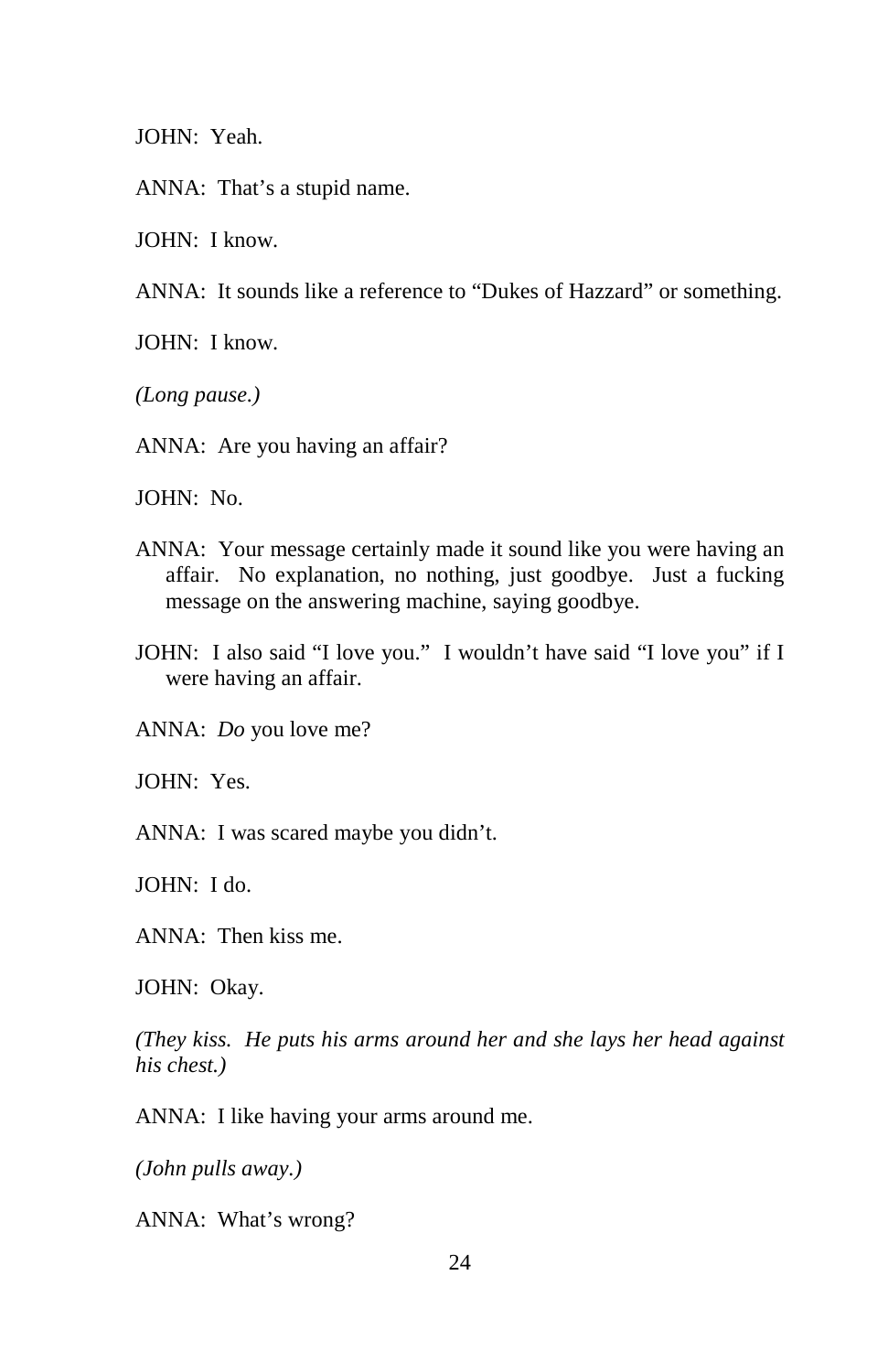JOHN: Do you love *me?*

ANNA: Of course. That's why I came here.

JOHN: I didn't want you to come here. I didn't want you to see me like this.

ANNA: Like what?

- JOHN: I'm sorry I didn't explain it to you better.
- ANNA: Well, it's not like we've been talking much lately. You're always standing in the closet.

JOHN: I know.

ANNA: Is this connected to the standing-in-the-closet stuff?

JOHN: Yes. It is.

- ANNA: I tried to be very understanding about that. But I can't be understanding about *this.* We need to talk about it. You're in bad shape.
- JOHN: That's what I mean. I didn't want you to see me like this.
- ANNA: I know, but I'm here, and you need to tell me what's going on. You need to tell me right now. Please.

*(She touches his arm.)* 

JOHN: Don't touch me there!

*(Anna steps back.)* 

ANNA: Honey, you're scaring me.

JOHN: I'm sorry.

ANNA: My heart's beating a mile a minute.

 $IOHN: It is?$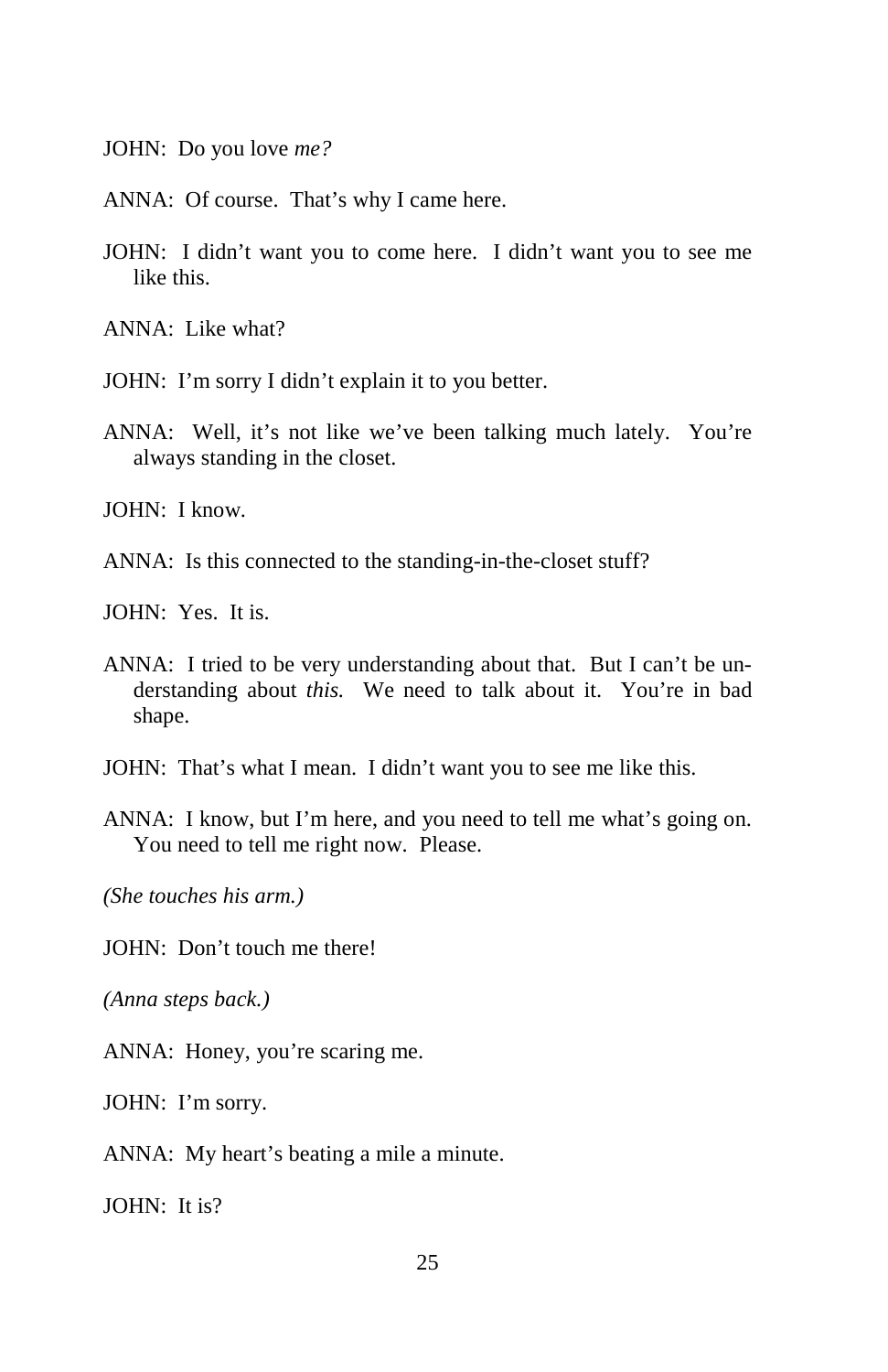ANNA: It is. Feel it. Come on, feel it.

*(She presses his hand to her heart.)* 

JOHN: It is.

ANNA: You need to tell me right now what's going on, or I may have a heart attack.

JOHN: Okay.

ANNA: You'll tell me?

JOHN: Yes.

ANNA: What's going on?

JOHN: I've been living a lie.

ANNA: What kind of lie?

JOHN: A very confusing one.

ANNA: Can't you explain it a little better than that?

JOHN: No.

ANNA: You have to try. You can't just walk out on someone you love, and not tell her why! You know what I'm like; you knew what that would do to me.I have a terrible feeling, John. The whole way, driving up here, a terrible feeling that something awful is happening to you. I had to stop the car every couple miles, and sit there, and make myself breathe again. When I was driving, I couldn't breathe. There was this tightness in my chest and my heart was beating so fast—please, make me stop feeling this way. Tell me something to make me stop feeling this way.

JOHN: I don't know what to say.

ANNA: Then what are we supposed to do?

*(Pause.)*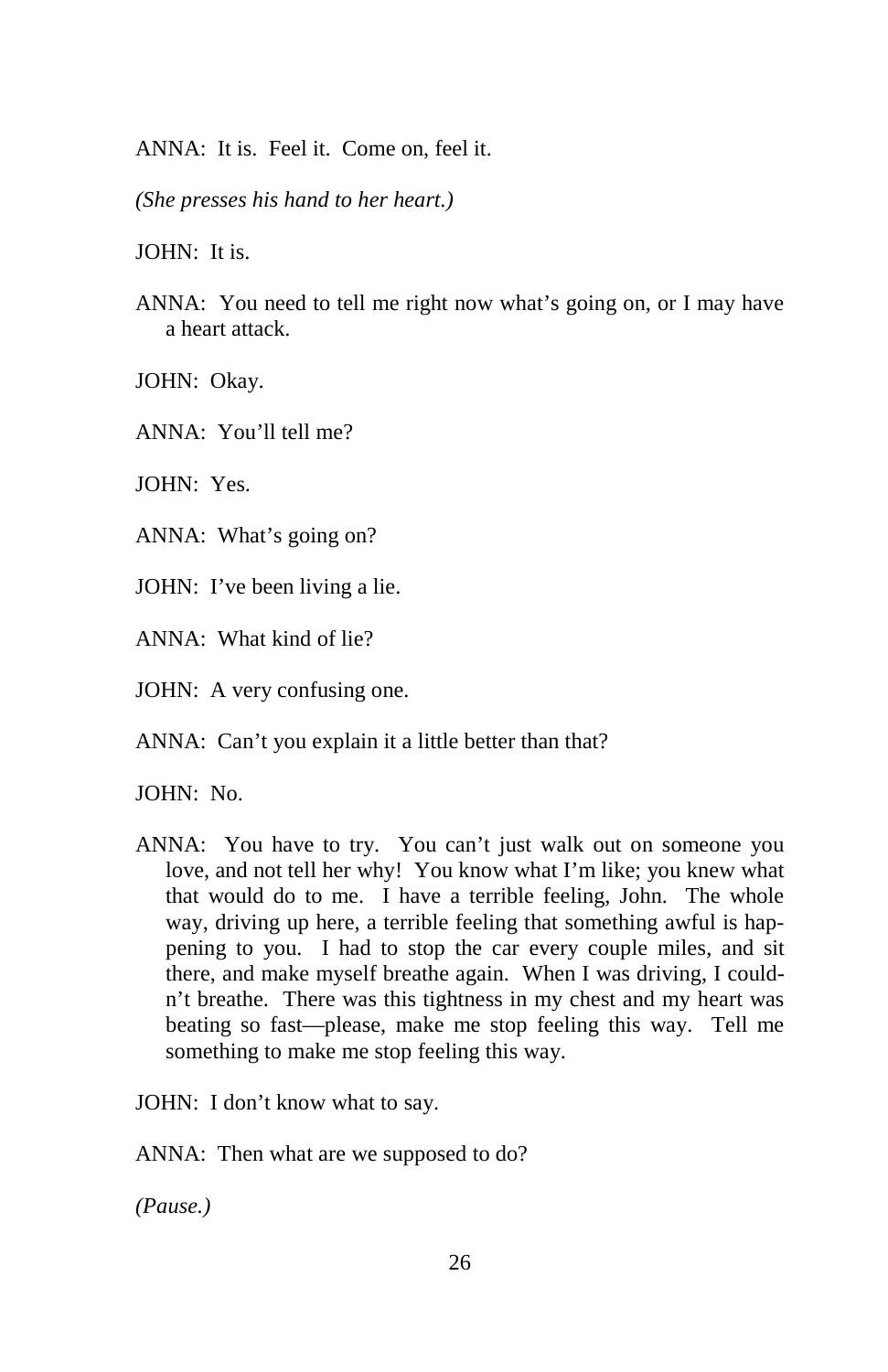JOHN: Let's just sit here for a little while. We don't have to talk. It's nice just having you near me.

ANNA: Okay.

*(She sits down. The suitcase is between them.)* 

ANNA: Can I move the suitcase?

JOHN: Yeah.

*(She picks up the suitcase.)* 

ANNA: Jesus Christ, this is heavy. What's in here?

JOHN: *(grabbing the suitcase away)* Nothing. Just clothes.

*(He puts the suitcase down.)* 

ANNA: Don't lie to me. What's in the suitcase, John?

JOHN: I don't want to talk about it.

ANNA: John—

*(He cuts her off by kissing her.)* 

ANNA: *(pulling away)* John—

JOHN: I missed you. I want to make love.

ANNA: Now?

JOHN: Yes.

*(He kisses her again.)* 

ANNA: That feels good.

JOHN: Is your heart beating a little bit slower now?

ANNA: A little bit.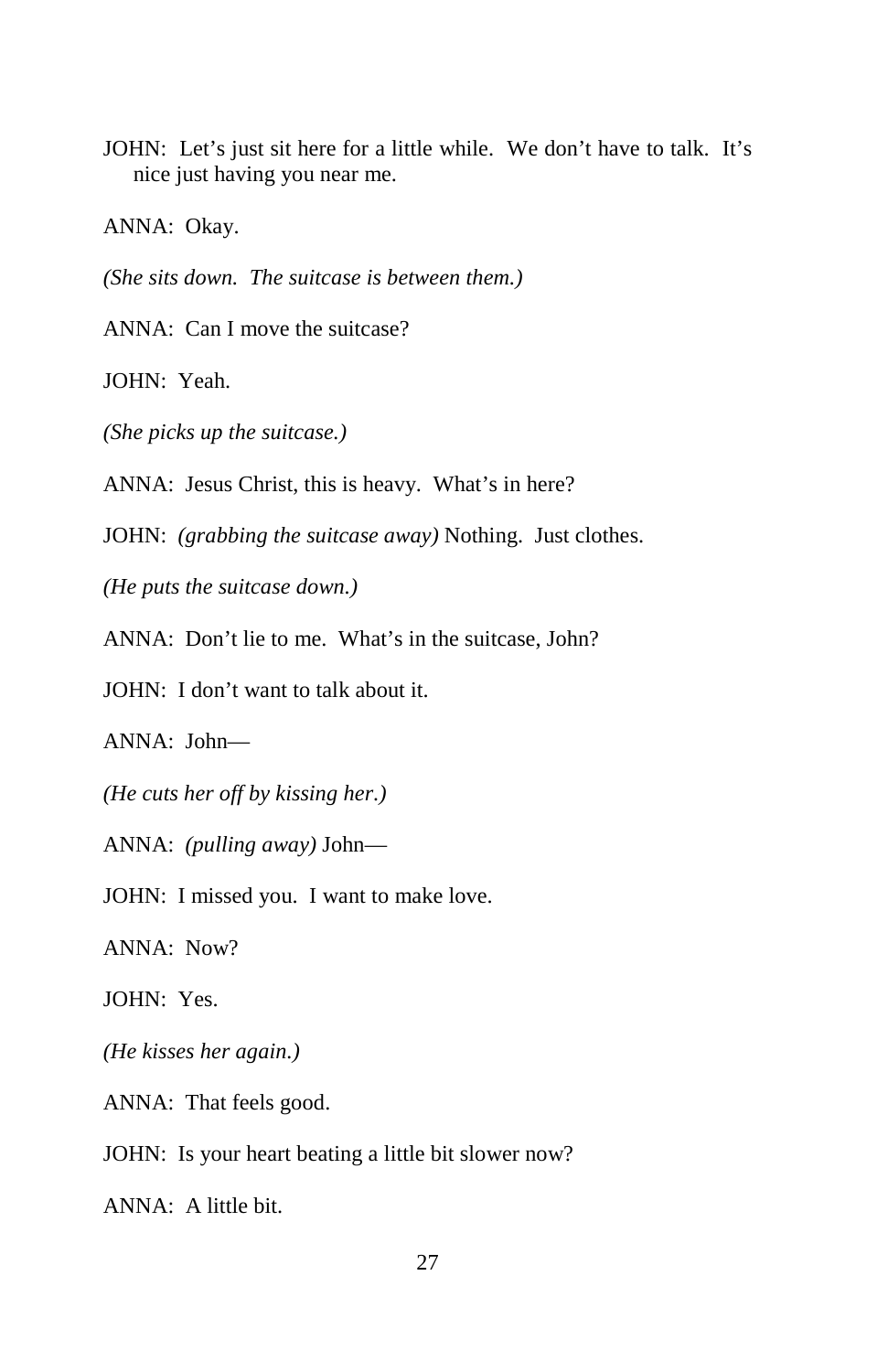*(They kiss some more. Anna slides her arms around him, but he leaves his dangling at his sides.)* 

ANNA:Put your arms around me, honey.

JOHN: I don't want to.

ANNA: Why not?

JOHN: I don't want to use my arms.

ANNA: What?

JOHN: *(pulling away)* Never mind.

ANNA: What's wrong? Just a minute ago, things were good.

JOHN: I don't want to do it anymore. I have too much on my mind.

ANNA: Don't think about it. Don't think about anything.

JOHN: I don't know if I can do that.

ANNA: If I can do it, you can do it. Close your eyes.

JOHN: Okay.

ANNA: And kiss me again.

JOHN: Okay.

*(They kiss again. The kiss gets more passionate and John whispers…)* 

JOHN: Pretend I can't use them.

ANNA: What?

JOHN: My arms. Pretend you can hold me but I can't hold you. Pretend there's nothing there.

ANNA: Nothing there, huh?

JOHN: Nothing.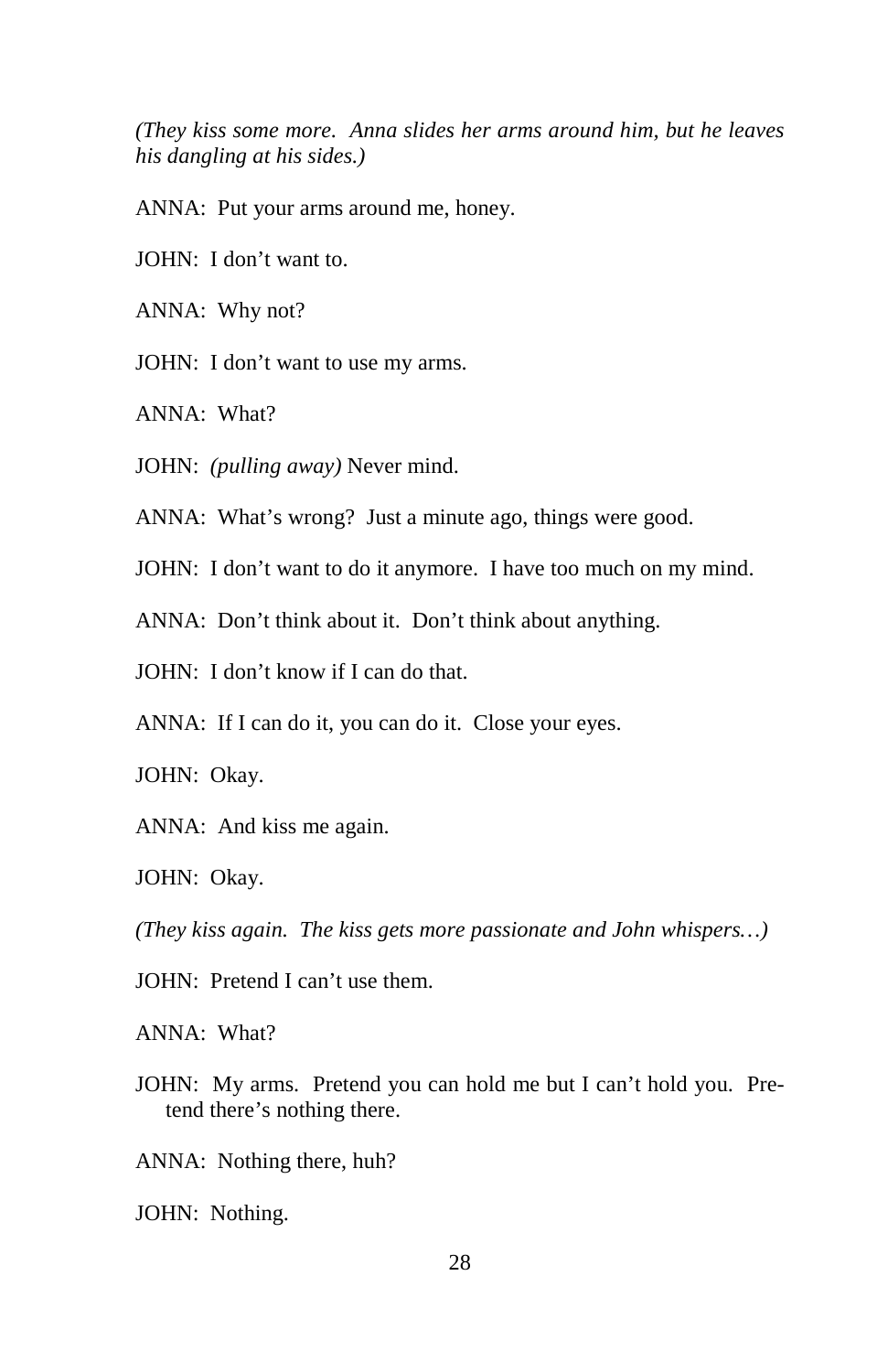*(She touches his arm.)* 

ANNA: Then what's this?

JOHN: I don't feel anything.

*(Anna laughs.)* 

ANNA: I don't understand.

JOHN: I thought you wanted me.

ANNA: I do. What does that have to do with your arms?

JOHN: I can't explain—

ANNA: Okay. Let's not start that again. Shhhh. *(Pause.)* Come here.

*(He goes to her. She holds him.)* 

ANNA: Okay?

JOHN: Okay.

*(A moment. Anna decides to try to pretend.)* 

ANNA: *(flatly)* Oh no. Where are your arms?

JOHN: Not like that. I don't believe it when you say it like that.

ANNA: I'm trying, John. This is a little strange. I can't imagine you without arms.

JOHN: You need to try.

ANNA: Why? Does it turn you on?

JOHN: Yes.

ANNA: Oh.

JOHN: Is that disgusting?